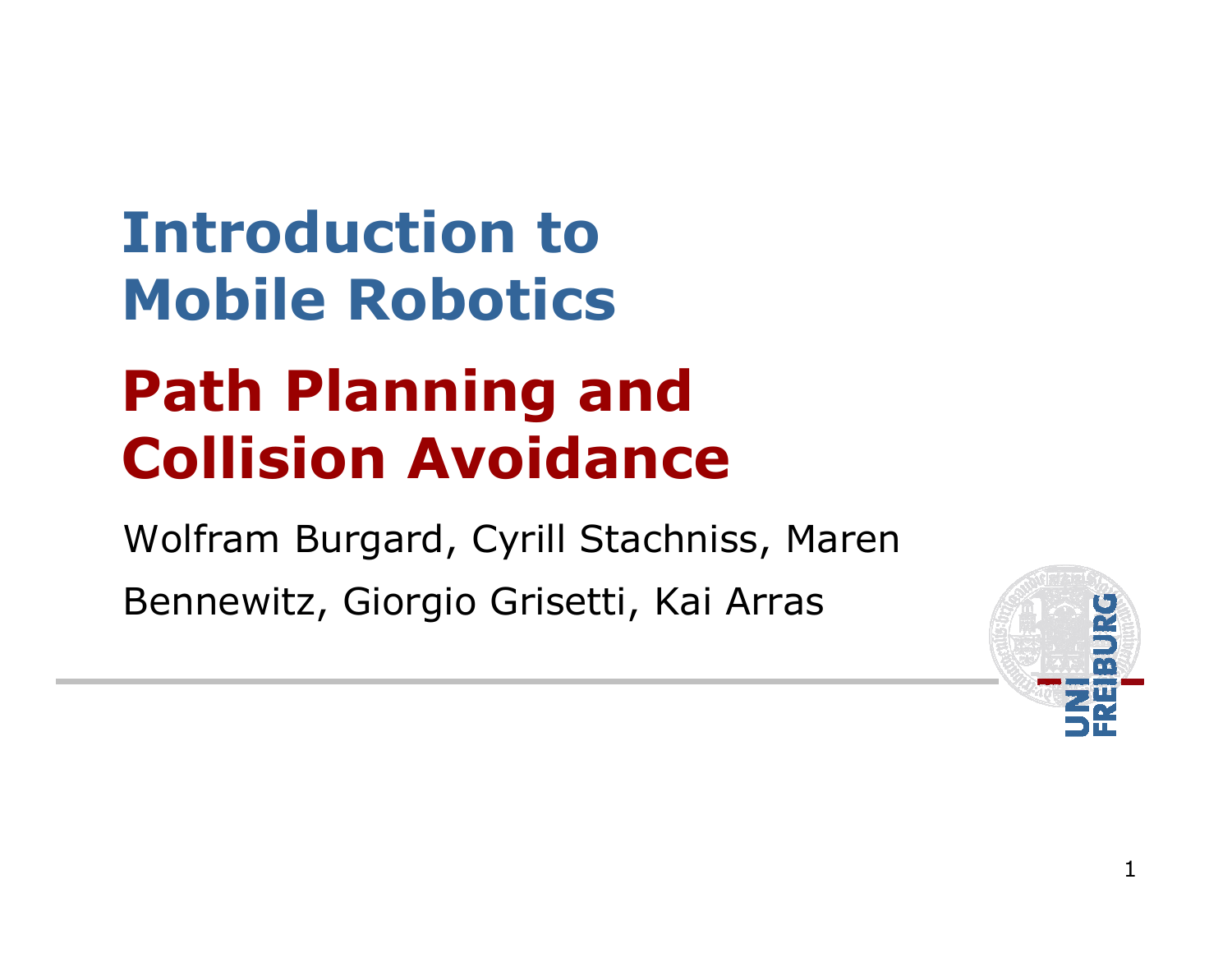## Motion Planning

Latombe (1991):

"…eminently necessary since, by definition, a robot accomplishes tasks by moving in the real world."

#### Goals:

- Collision-free trajectories.
- Robot should reach the goal location as fast as possible.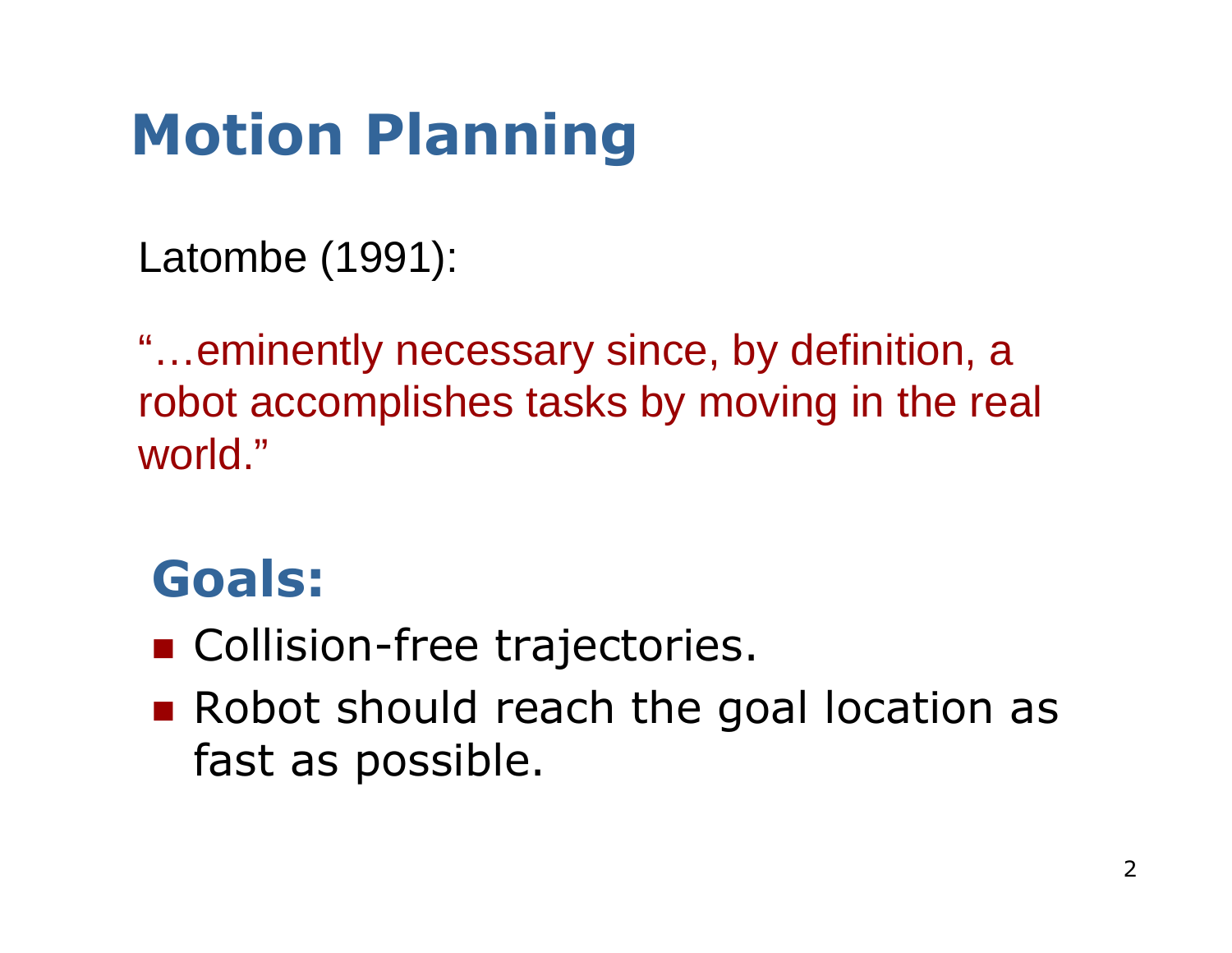## … in Dynamic Environments

- **How to react to unforeseen obstacles?** 
	- **-** efficiency
	- reliability
- Dynamic Window Approaches[Simmons, 96], [Fox et al., 97], [Brock & Khatib, 99]
- **-** Grid map based Planning [Konolige, 00]
- **-** Nearness Diagram Navigation [Minguez at al., 2001, 2002]
- Vector-Field-Histogram+[Ulrich & Borenstein, 98]
- $\blacksquare$  A\*, D\*, D\* Lite, ARA\*, ...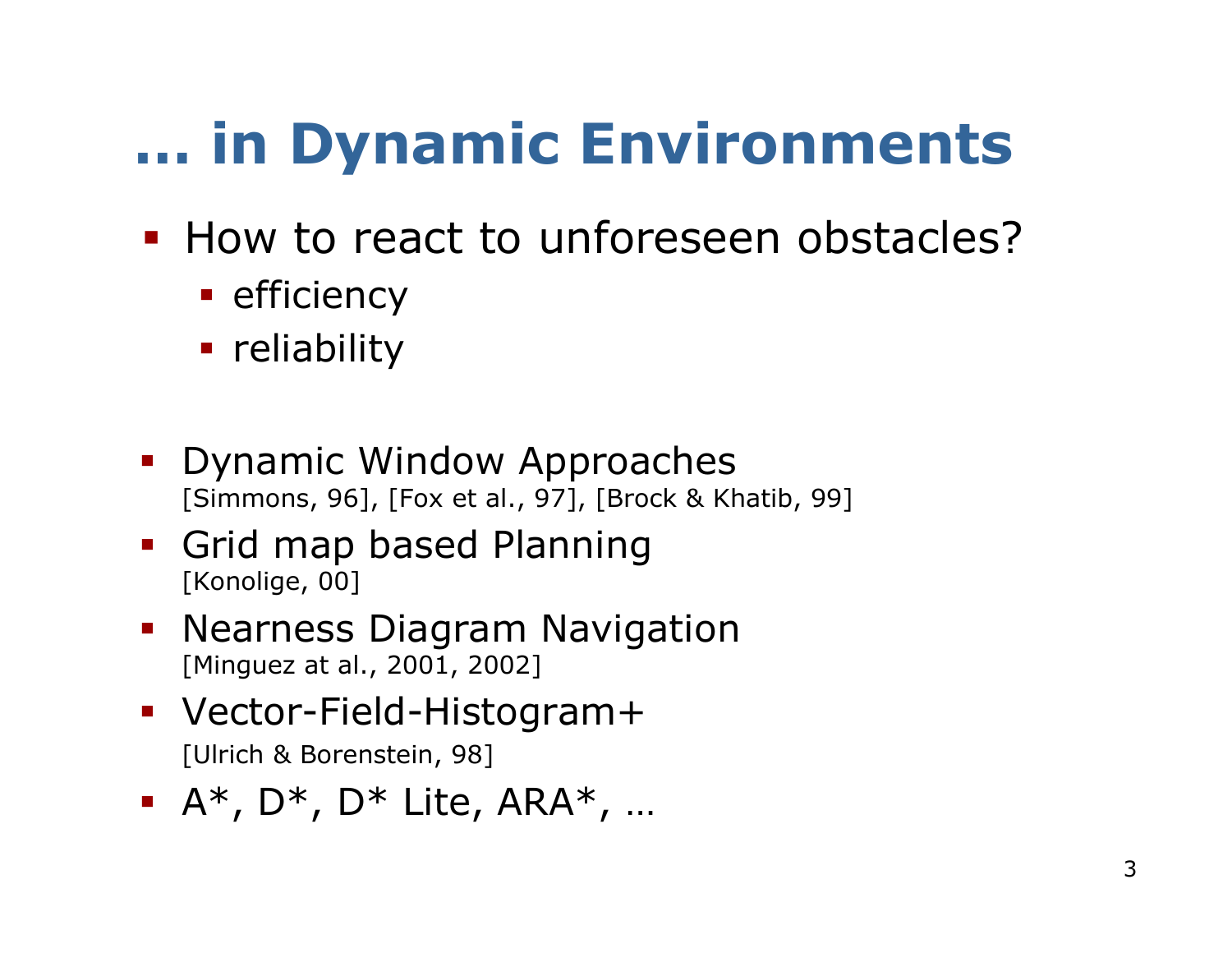#### Two Challenges

- Calculate the optimal path taking potential uncertainties in the actions into account
- Quickly generate actions in the case of unforeseen objects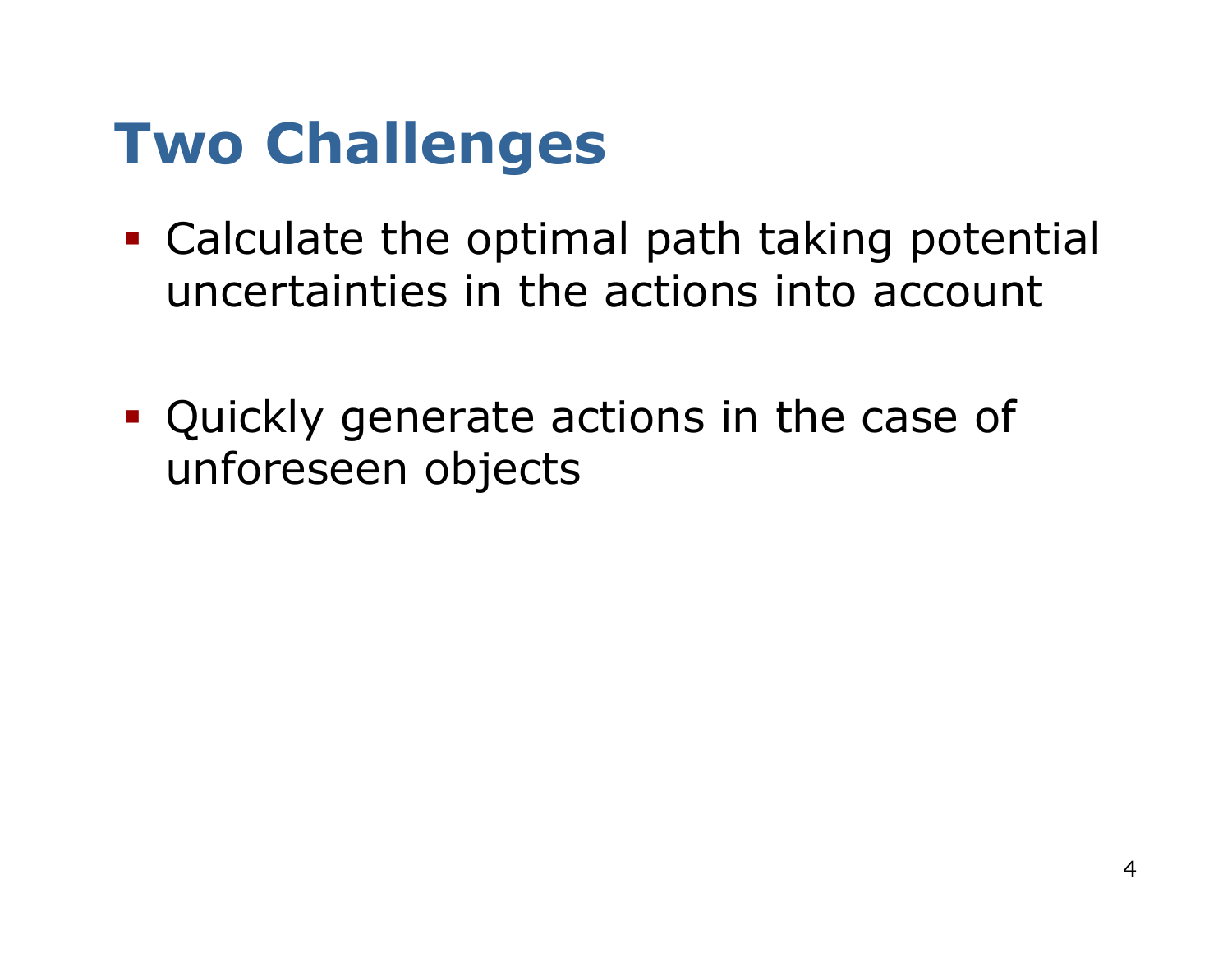### Classic Two-layered Architecture

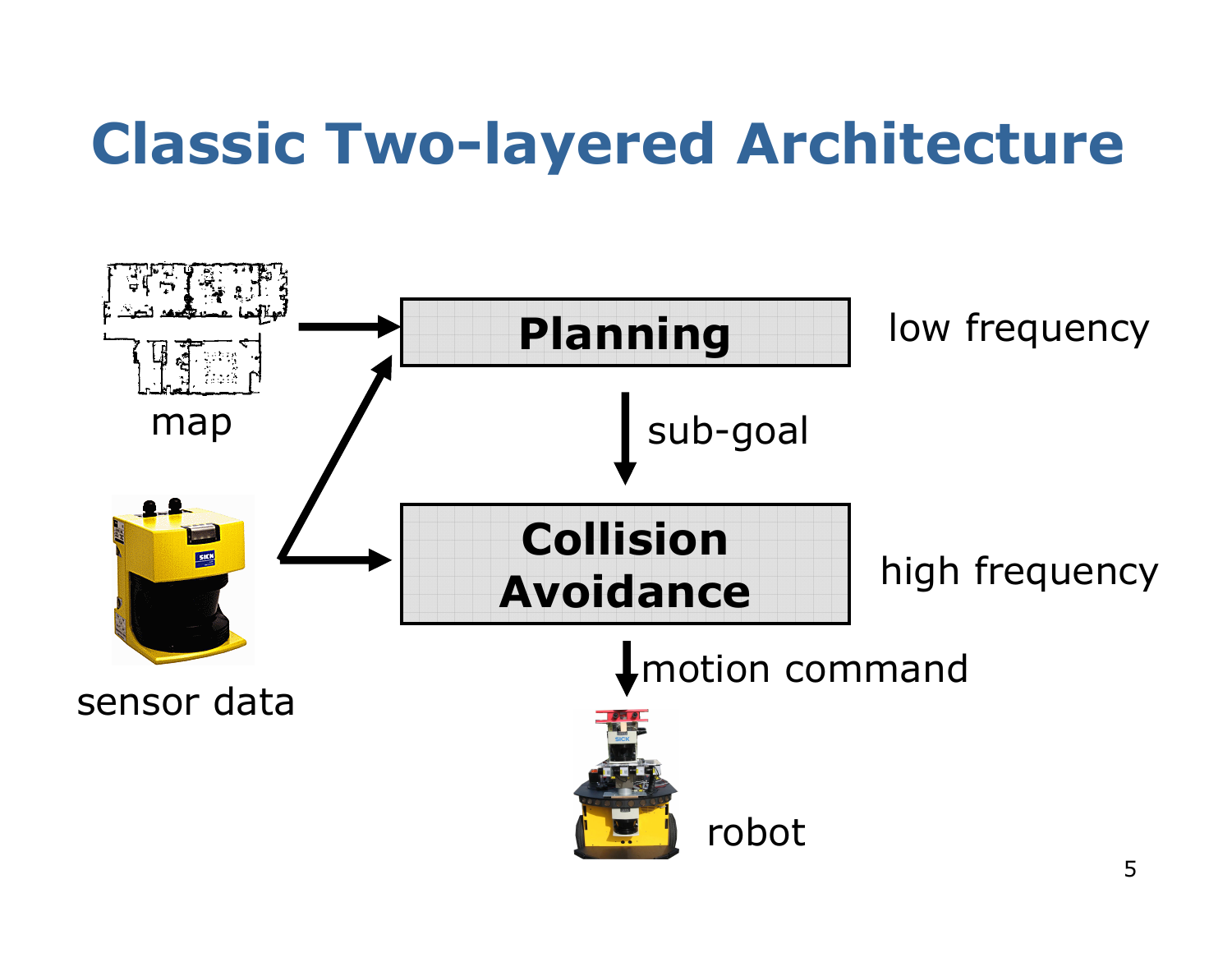- Collision avoidance: determine collisionfree trajectories using geometric operations
- **Here: robot moves on circular arcs**
- Motion commands (ν,ω)
- $\blacksquare$  Which  $(v,\omega)$  are admissible and reachable?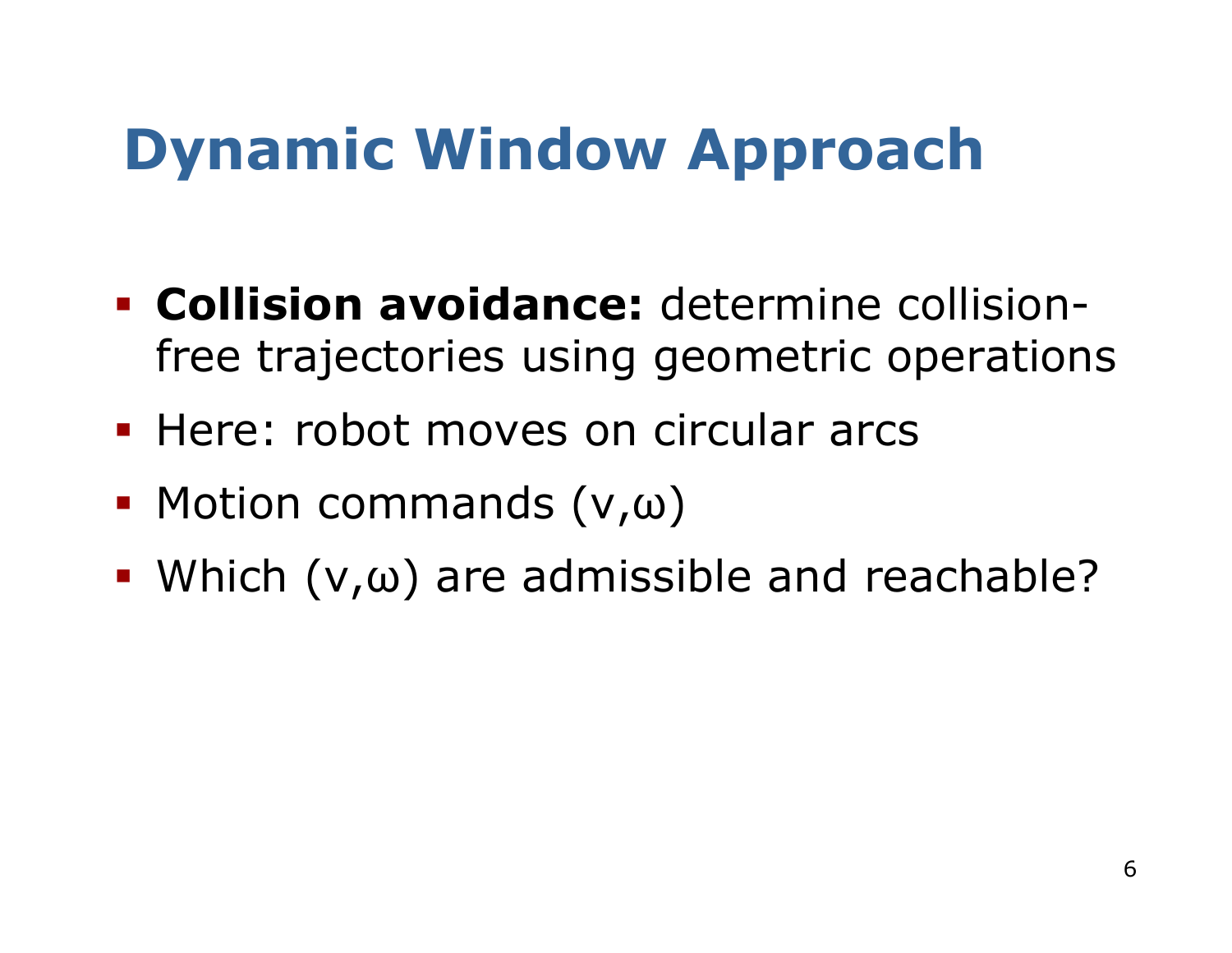#### Admissible Velocities

- Speeds are admissible if

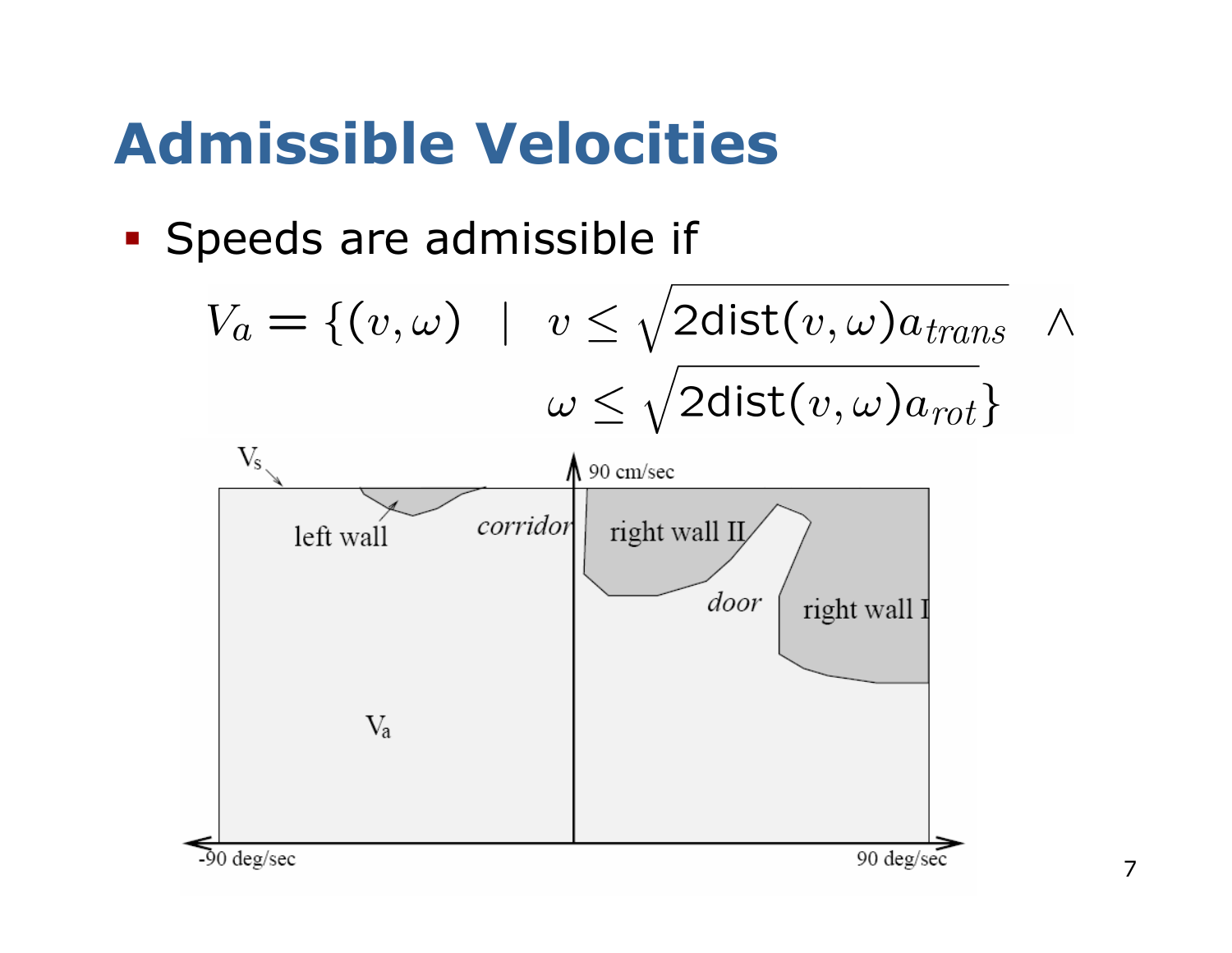#### Reachable Velocities

- Speeds are admissible if
	- $V_d = \{ (v, \omega) \mid v \in [v a_{trans}t, v + a_{trans}t] \}$  $\Lambda$  $\omega \in [\omega - a_{rot}t, \omega + a_{rot}t]$

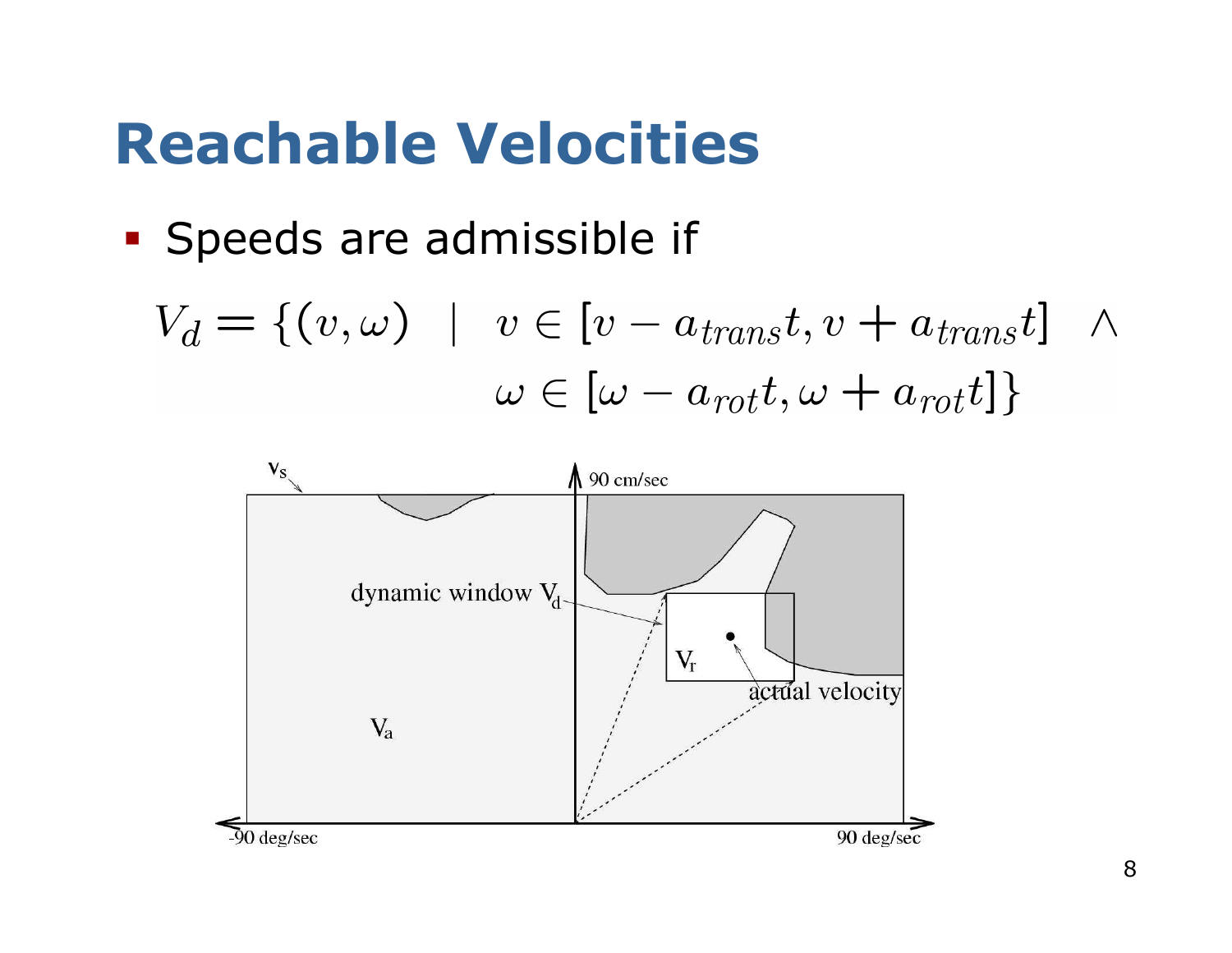## DWA Search Space

-Example search-space:



- $V<sub>s</sub>$  = all possible speeds of the robot.
- $\bullet$   $V_a$  = obstacle free area.
- $V_d$  = speeds reachable within a certain time frame based on possible accelerations.

$$
Space = V_s \cap V_a \cap V_d
$$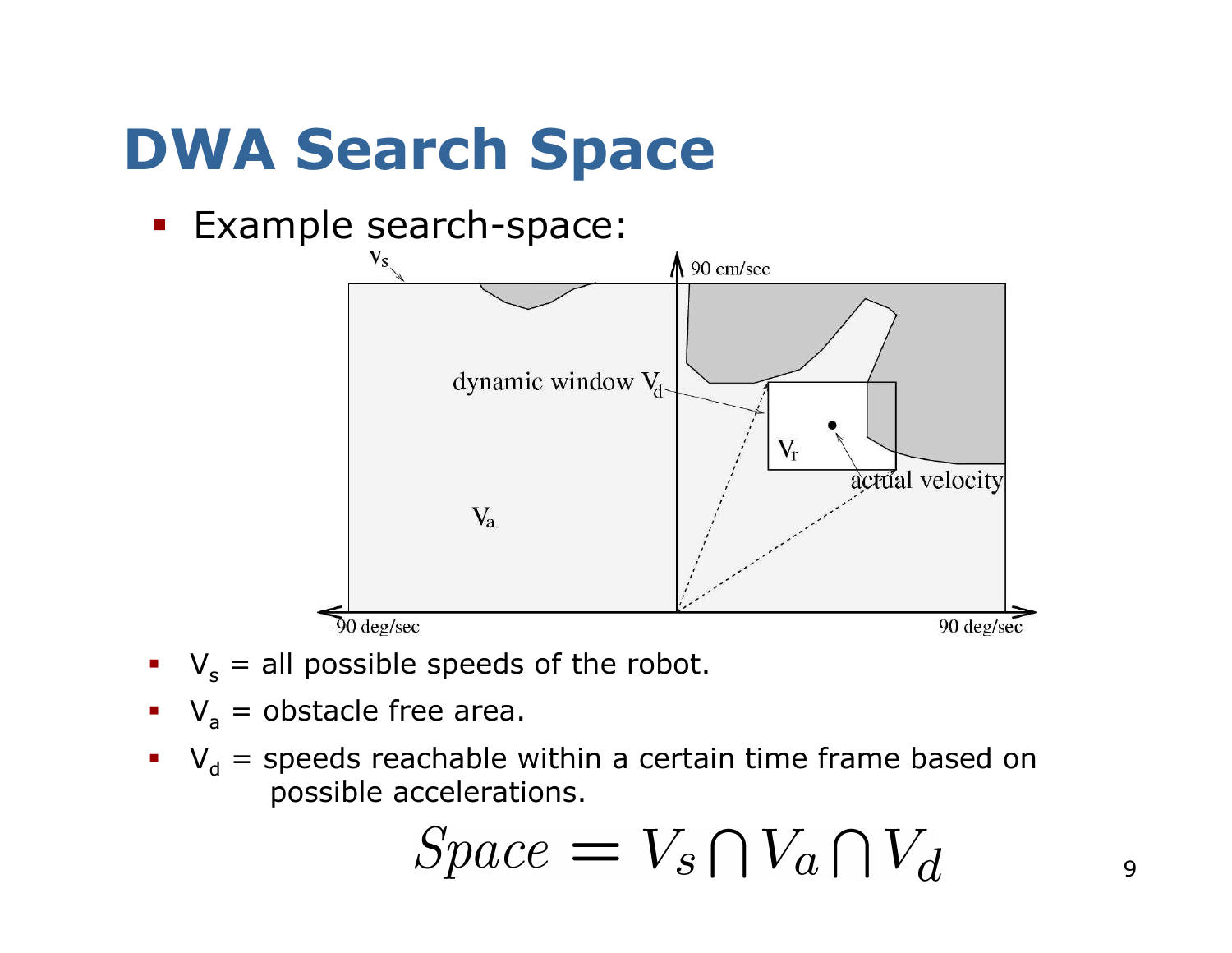- $\blacksquare$  How to choose  $\langle v, \omega \rangle$ ?
- **Steering commands are chosen by a** heuristic navigation function.
- This function tries to minimize the traveltime by:"**driving fast** in the **right direction."**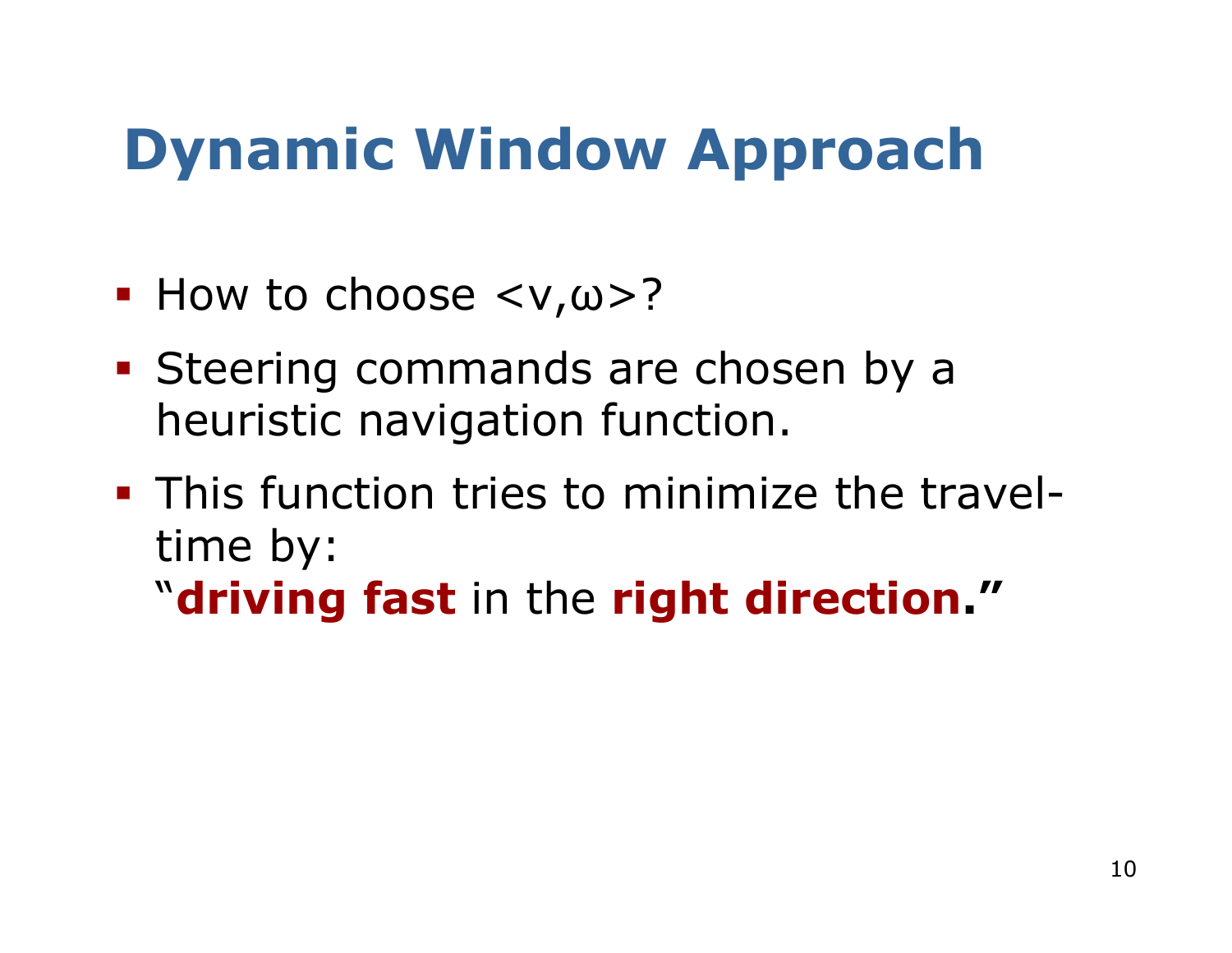- **Heuristic navigation function.**
- Planning restricted to <x,y>-space.
- No planning in the velocity space.

*NF*=α⋅*vel*+ $\beta$   $\cdot$  *nf* +  $\gamma$   $\cdot$   $\Delta$ *nf* +  $\delta$   $\cdot$  *goal* Navigation Function: [Brock & Khatib, 99]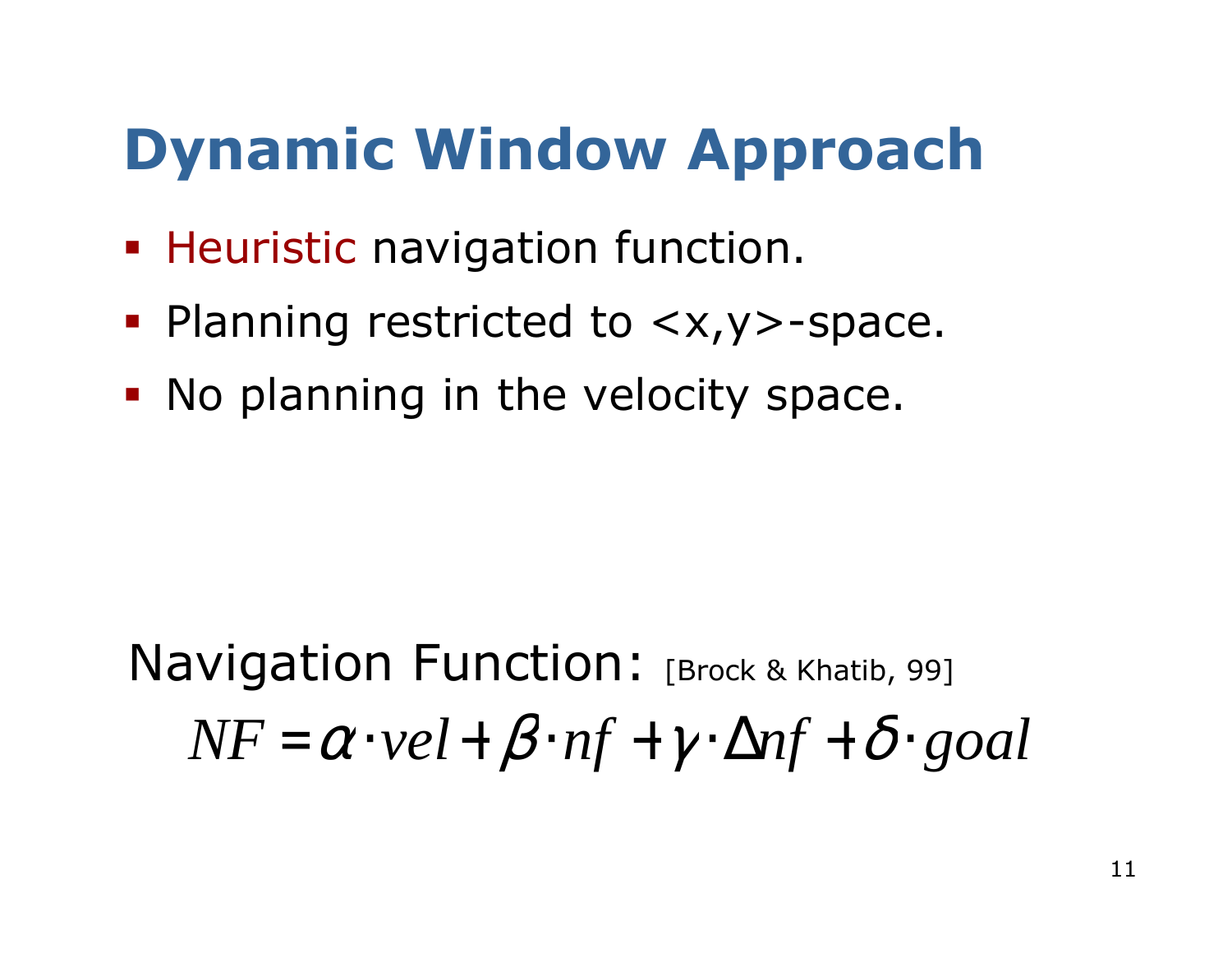- **Heuristic navigation function.**
- Planning restricted to <x,y>-space.
- No planning in the velocity space.

#### $NF = \alpha \cdot vel + \beta \cdot nf + \gamma \cdot \Delta nf + \delta \cdot goal$ Navigation Function: [Brock & Khatib, 99] Maximizes velocity.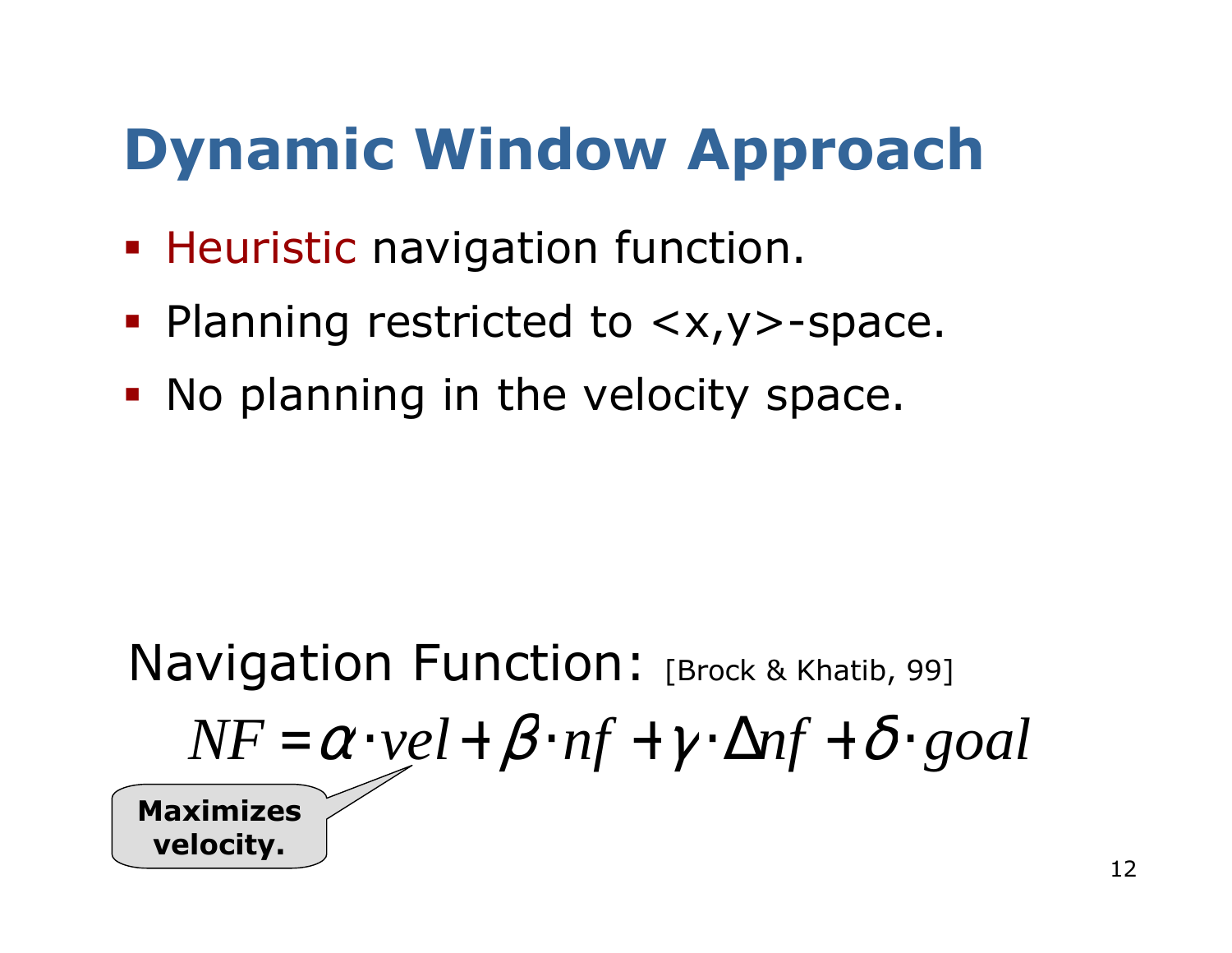- **Heuristic navigation function.**
- Planning restricted to <x,y>-space.
- No planning in the velocity space.

#### Navigation Function: [Brock & Khatib, 99]

$$
\underline{NF} = \alpha \cdot vel + \beta \cdot nf + \gamma \cdot \Delta nf + \delta \cdot goal
$$

Maximizes velocity.

Considers cost to reach the goal.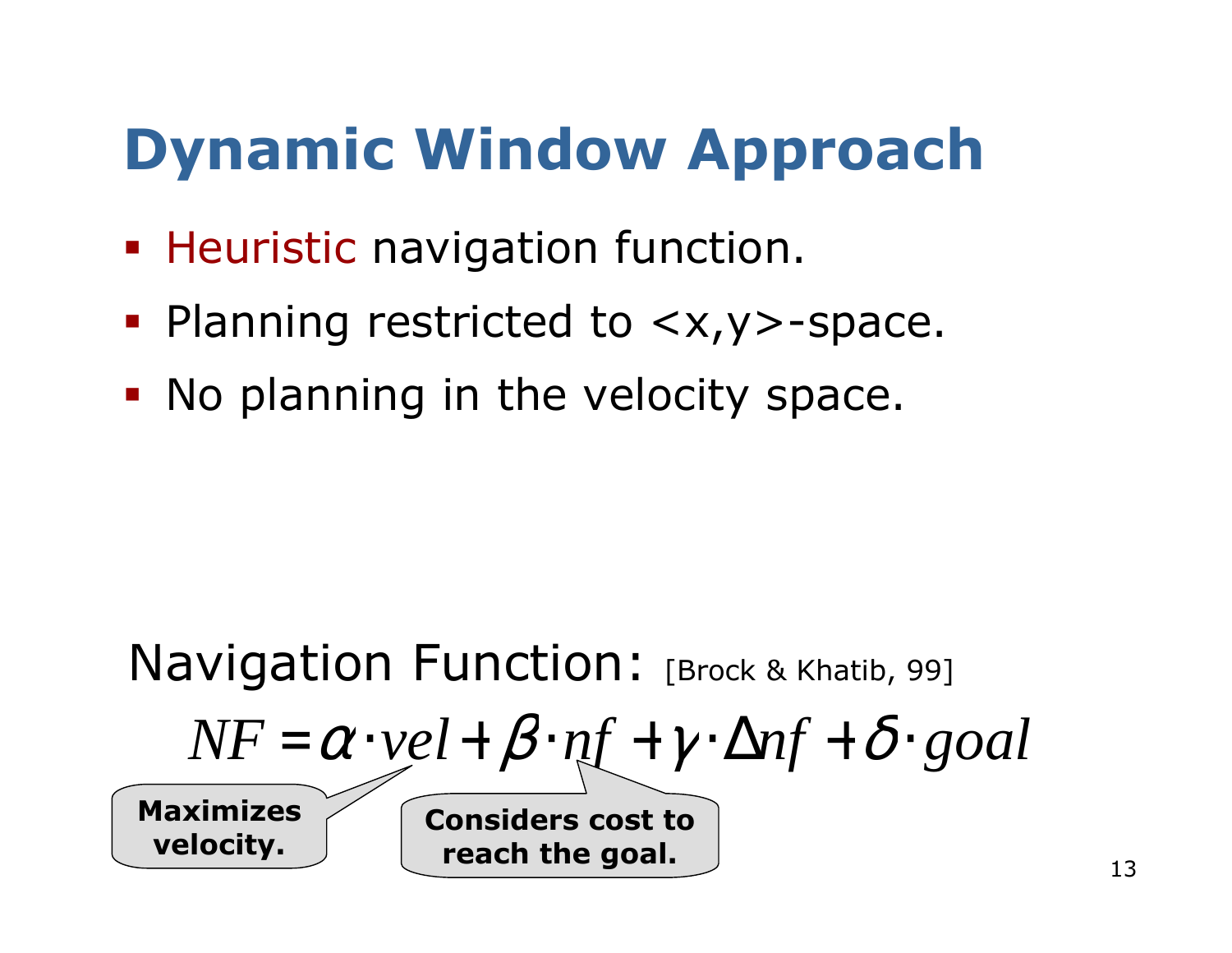- **Heuristic navigation function.**
- Planning restricted to <x,y>-space.
- No planning in the velocity space.

#### Navigation Function: [Brock & Khatib, 99]

$$
NF = \alpha \cdot vel + \beta \cdot nf + \gamma \cdot \Delta nf + \delta \cdot goal
$$

Maximizes velocity.

Considers cost to reach the goal.

 $\overline{\phantom{a}}$ Follows grid based path computed by A\*.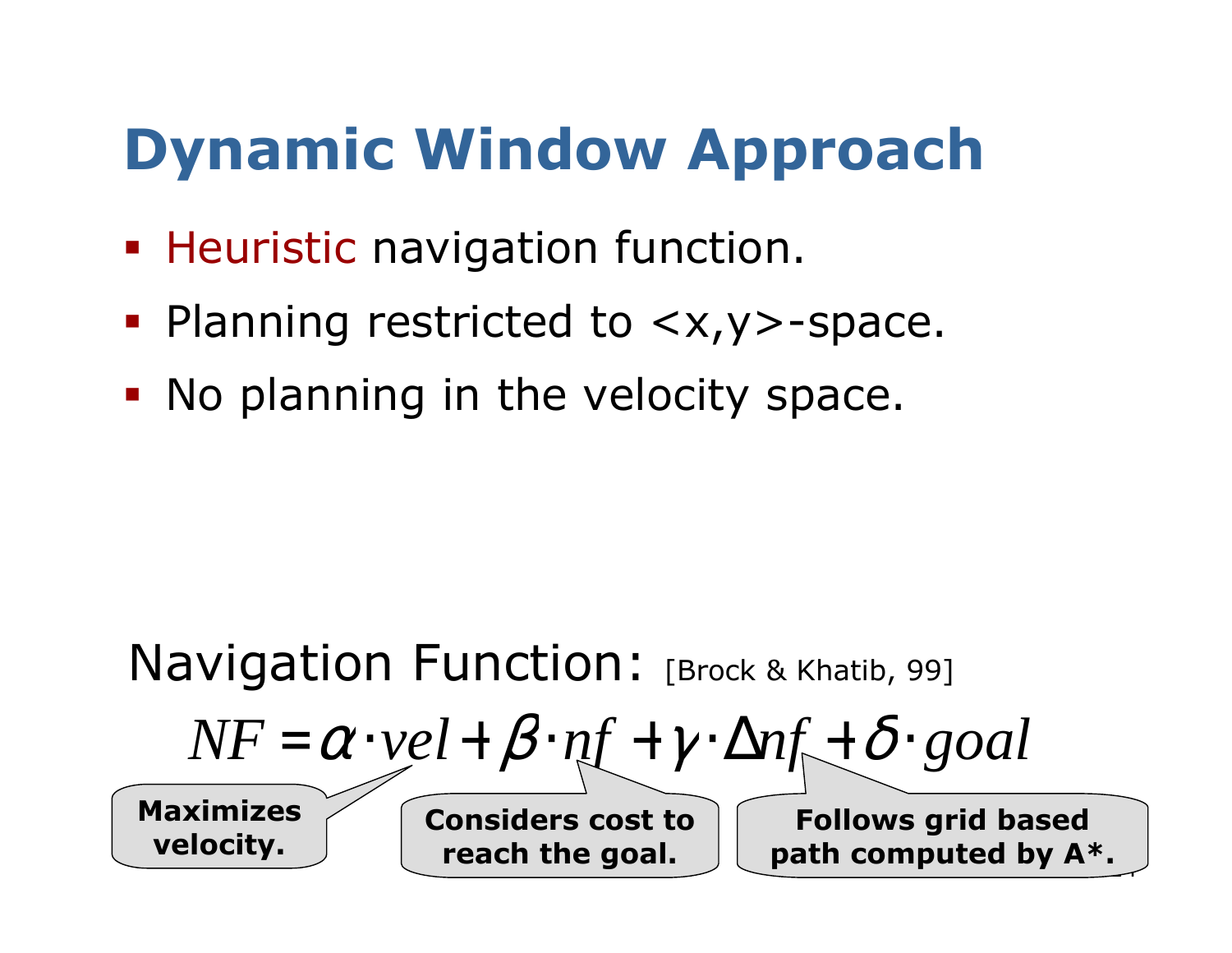- **Heuristic navigation function.**
- Planning restricted to <x,y>-space.
- No planning in the velocity space.

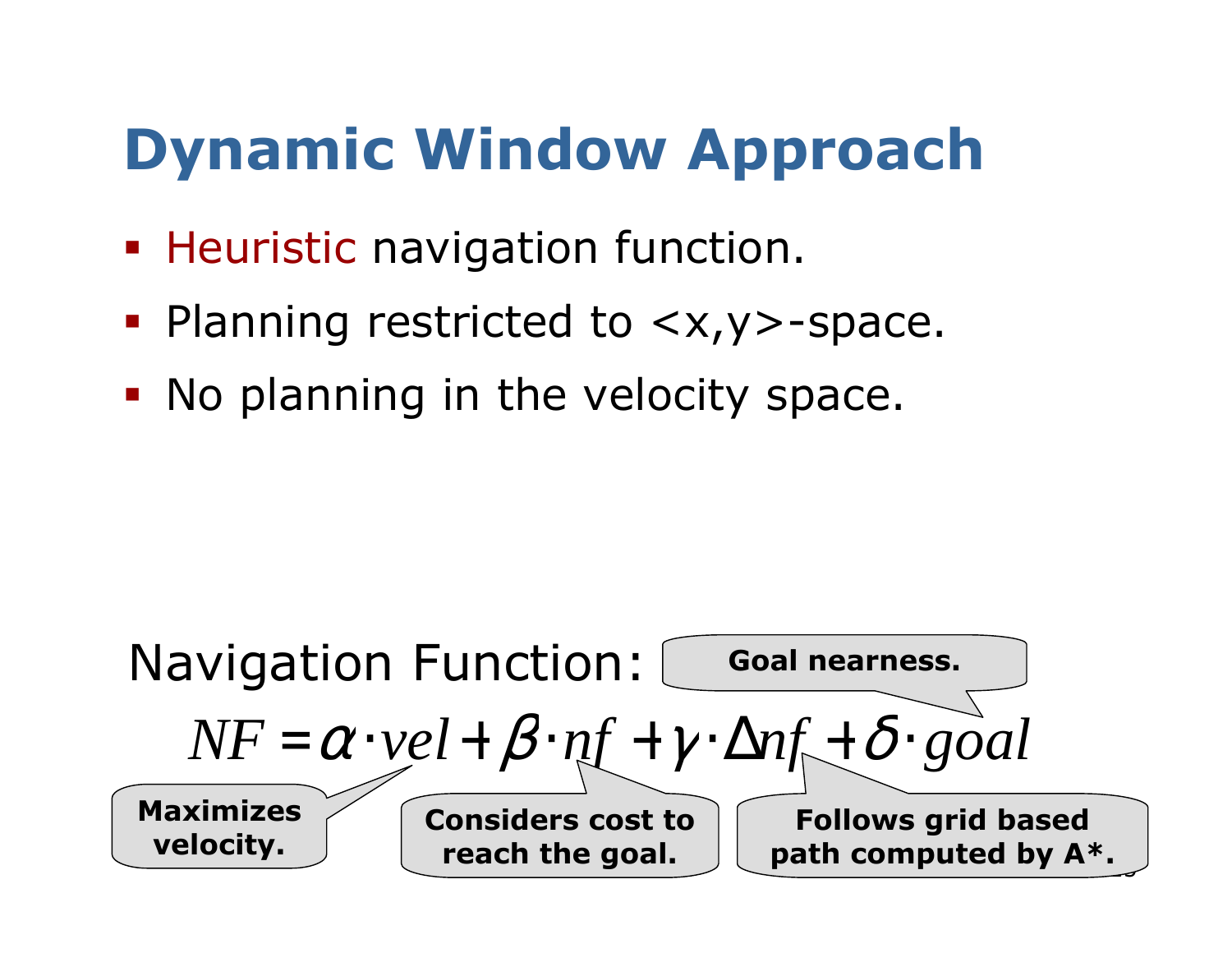- Reacts quickly.
- -Low CPU power requirements.
- -Guides a robot on a collision free path.
- -Successfully used in a lot of real-world scenarios.
- -Resulting trajectories sometimes sub-optimal.
- - Local minima might prevent the robot from reaching the goal location.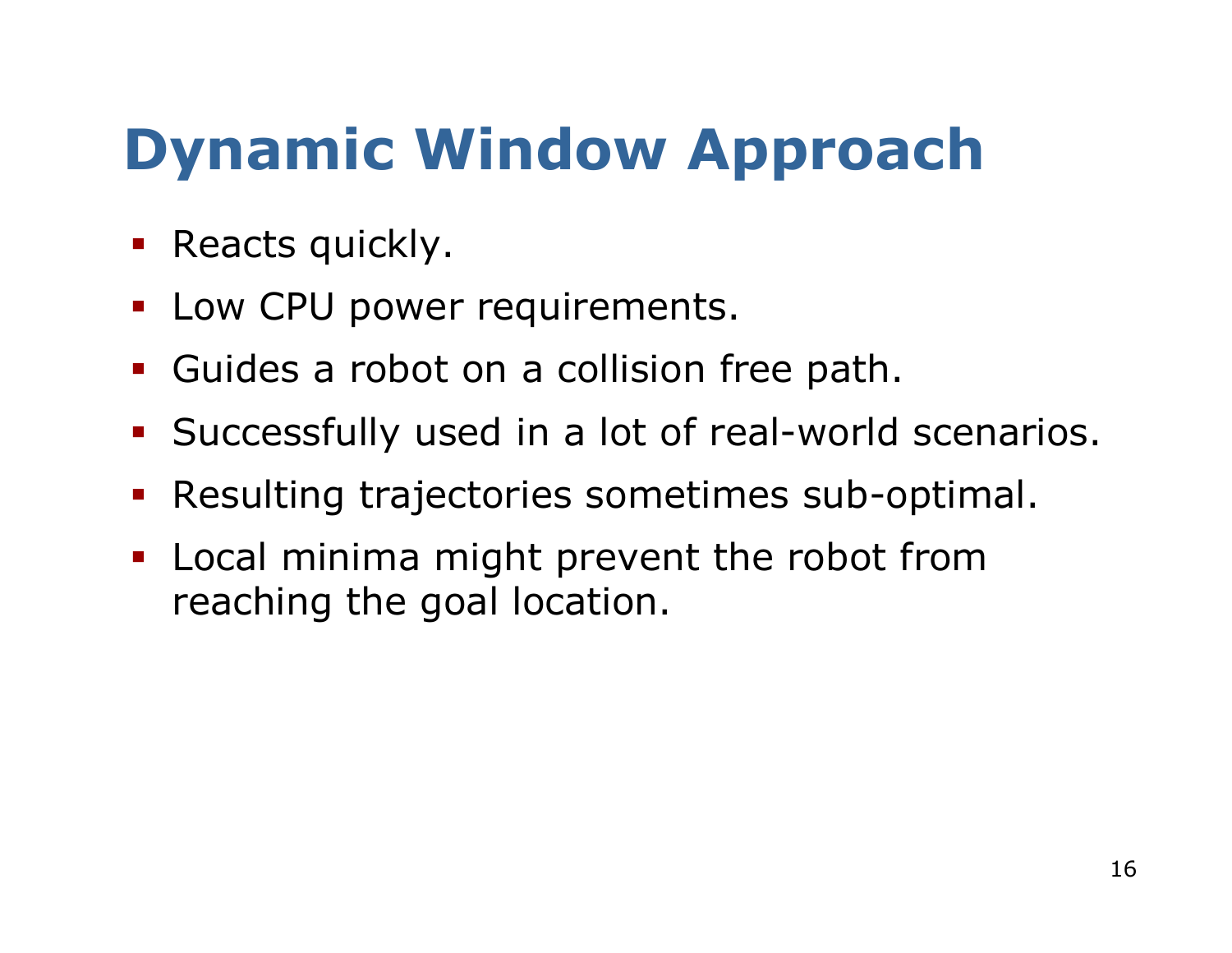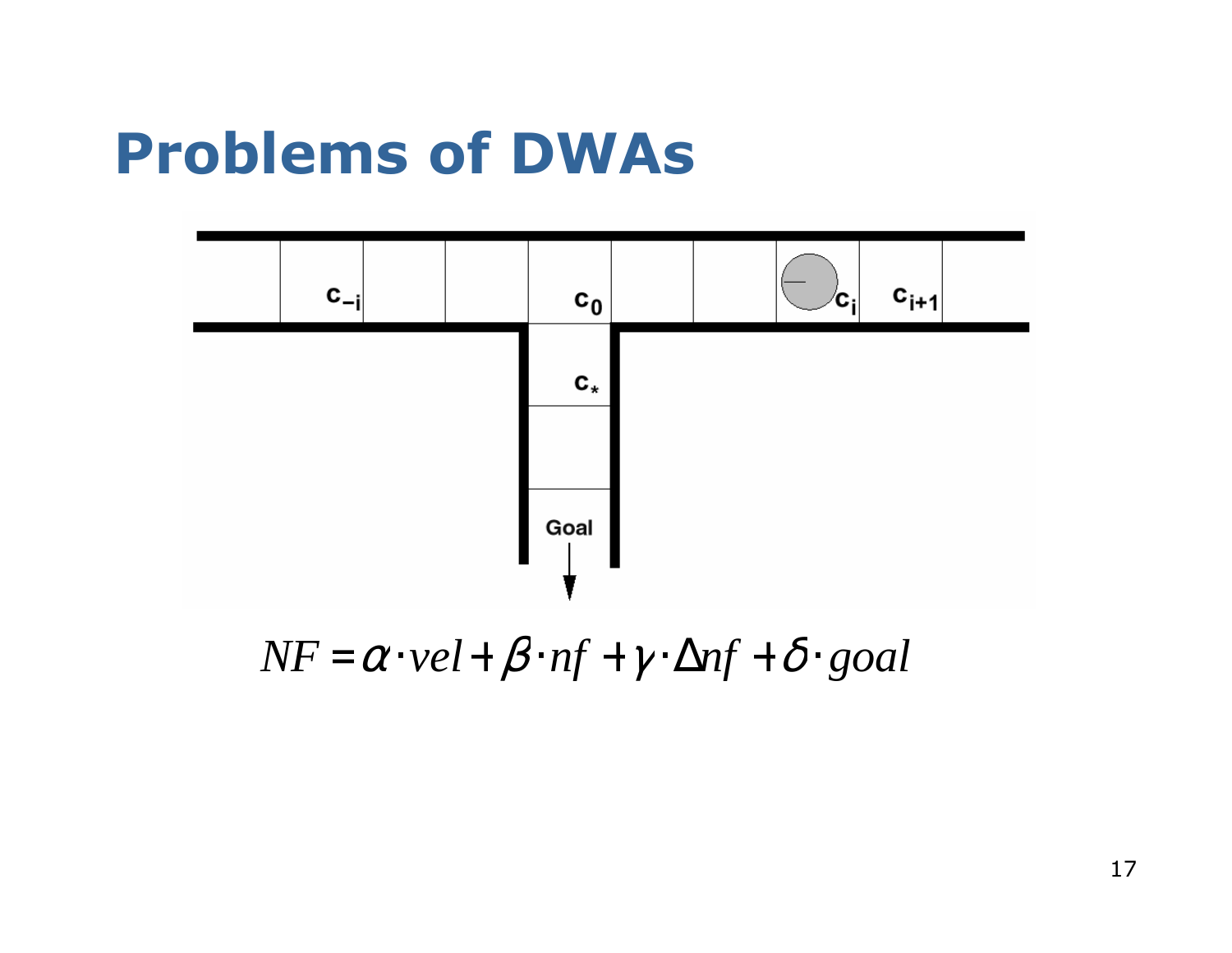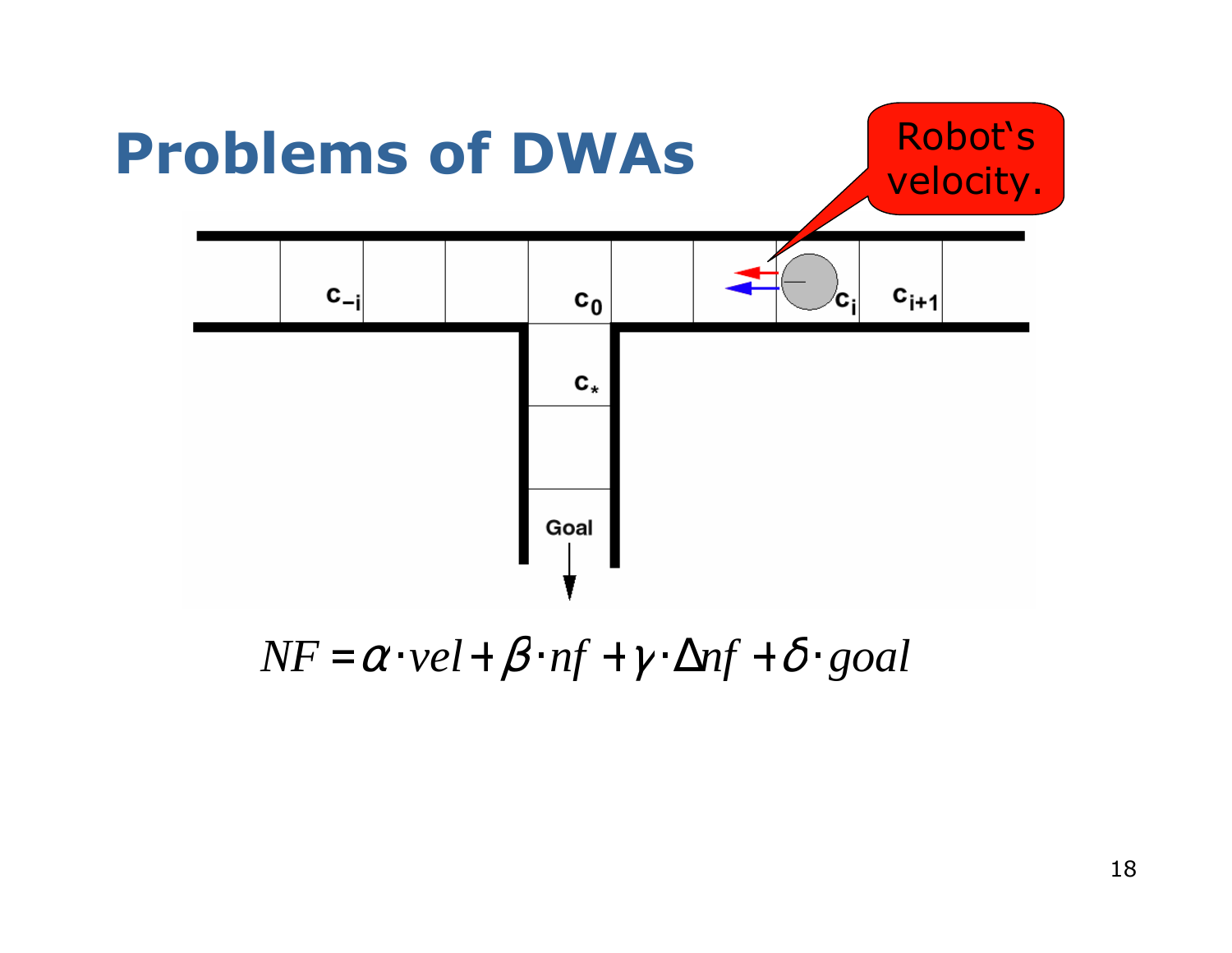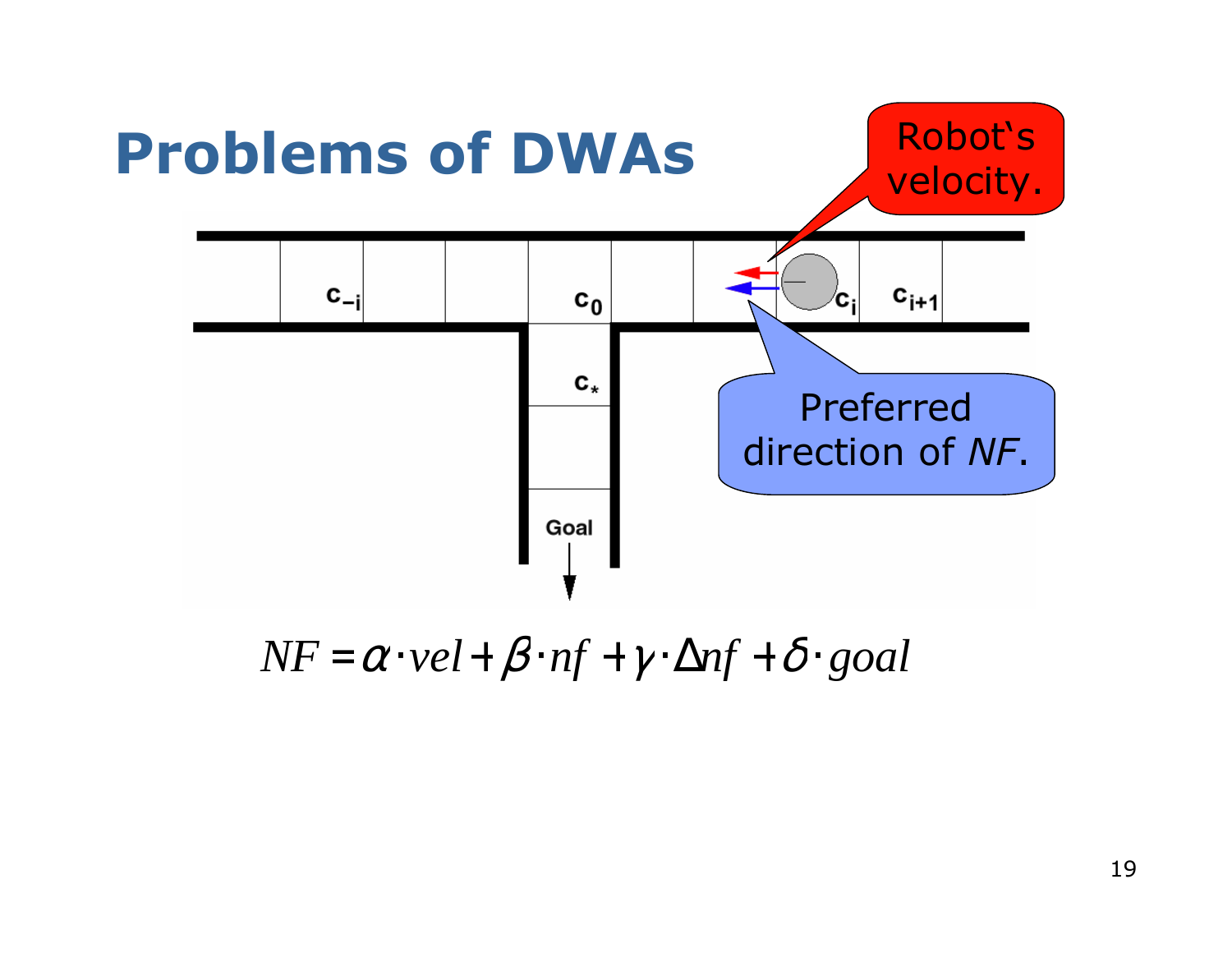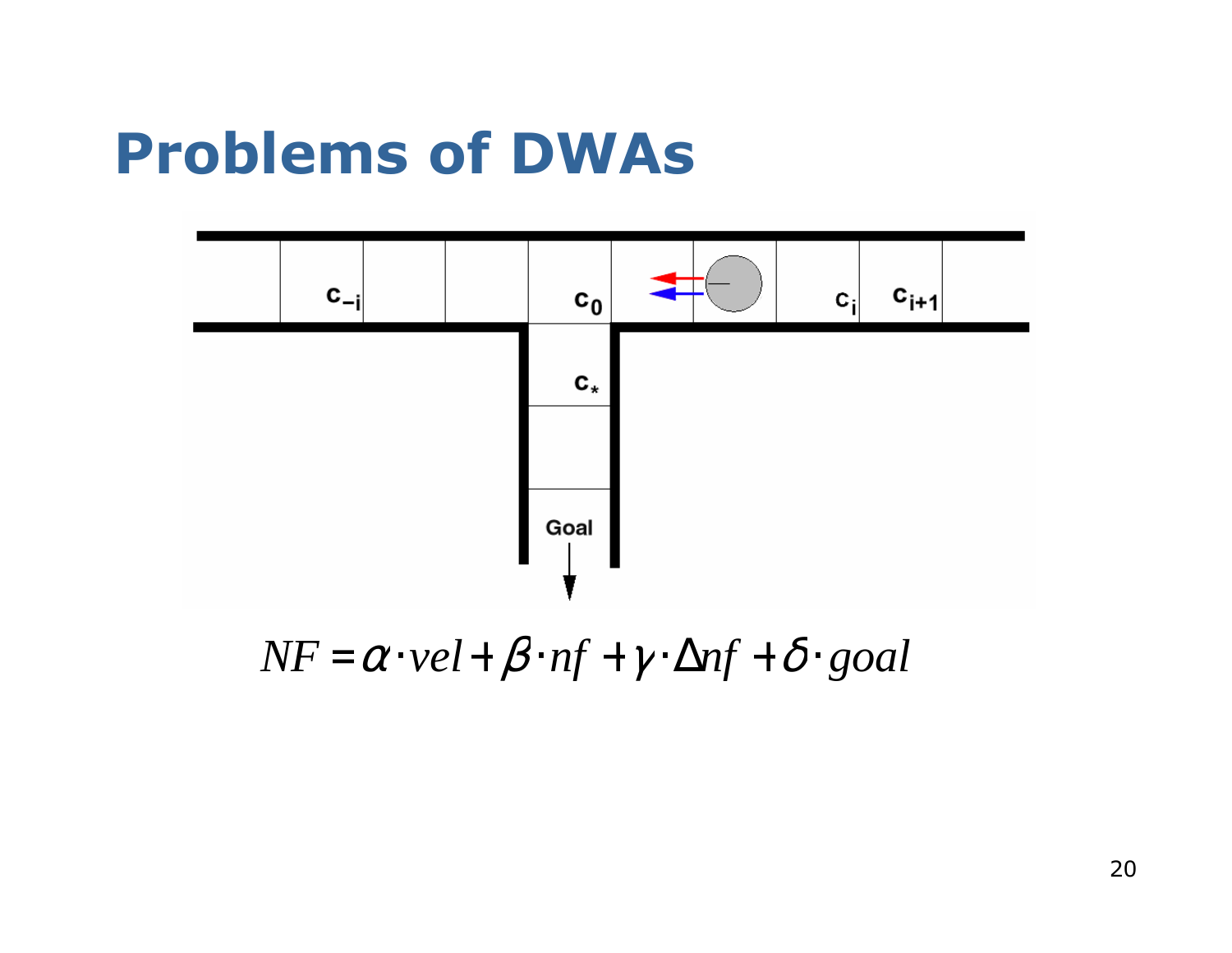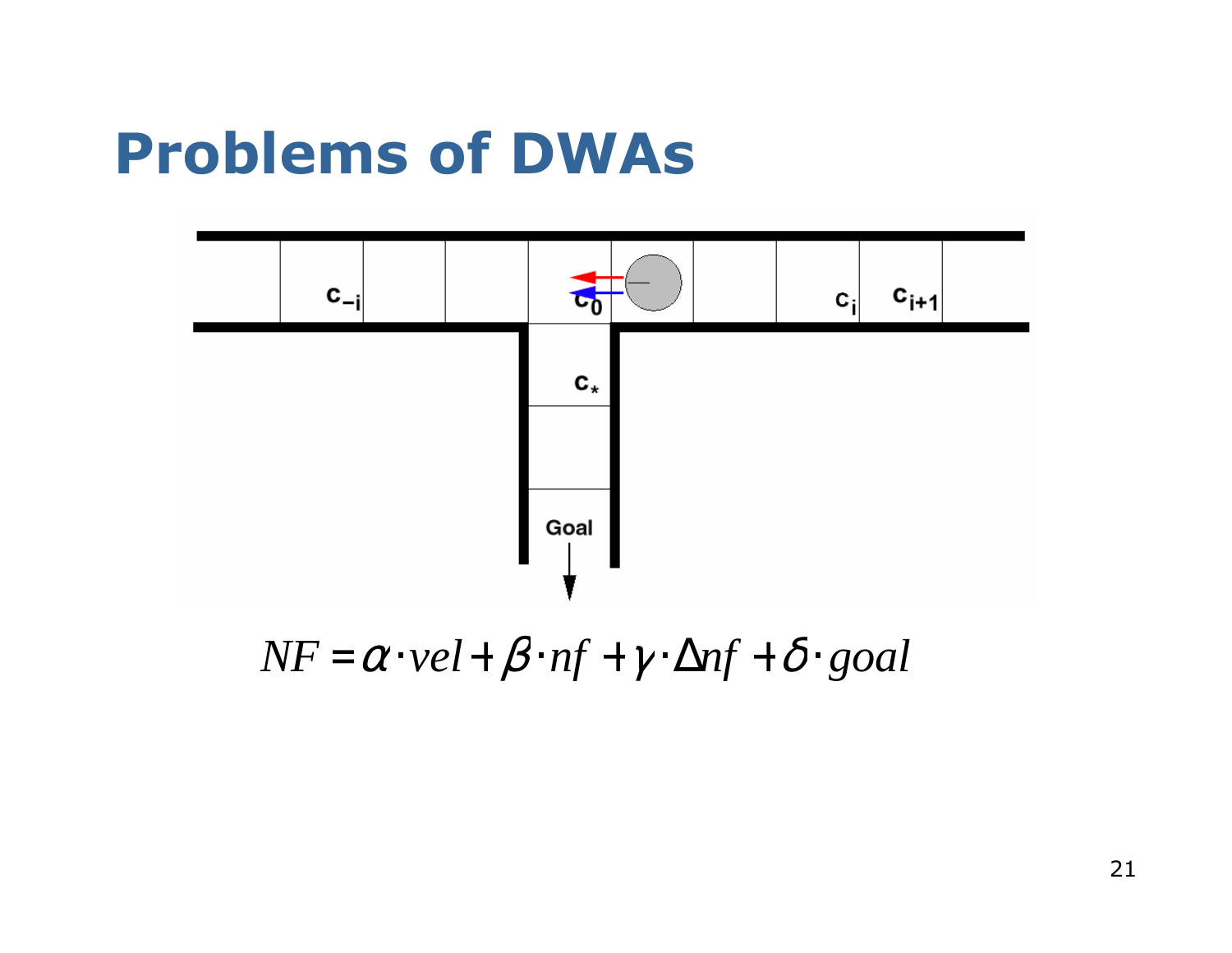

$$
NF = \alpha \cdot vel + \beta \cdot nf + \gamma \cdot \Delta nf + \delta \cdot goal
$$

#### $\blacksquare$  The robot drives too fast at  $\mathsf{c}_0$  $_0$  to enter corridor facing south.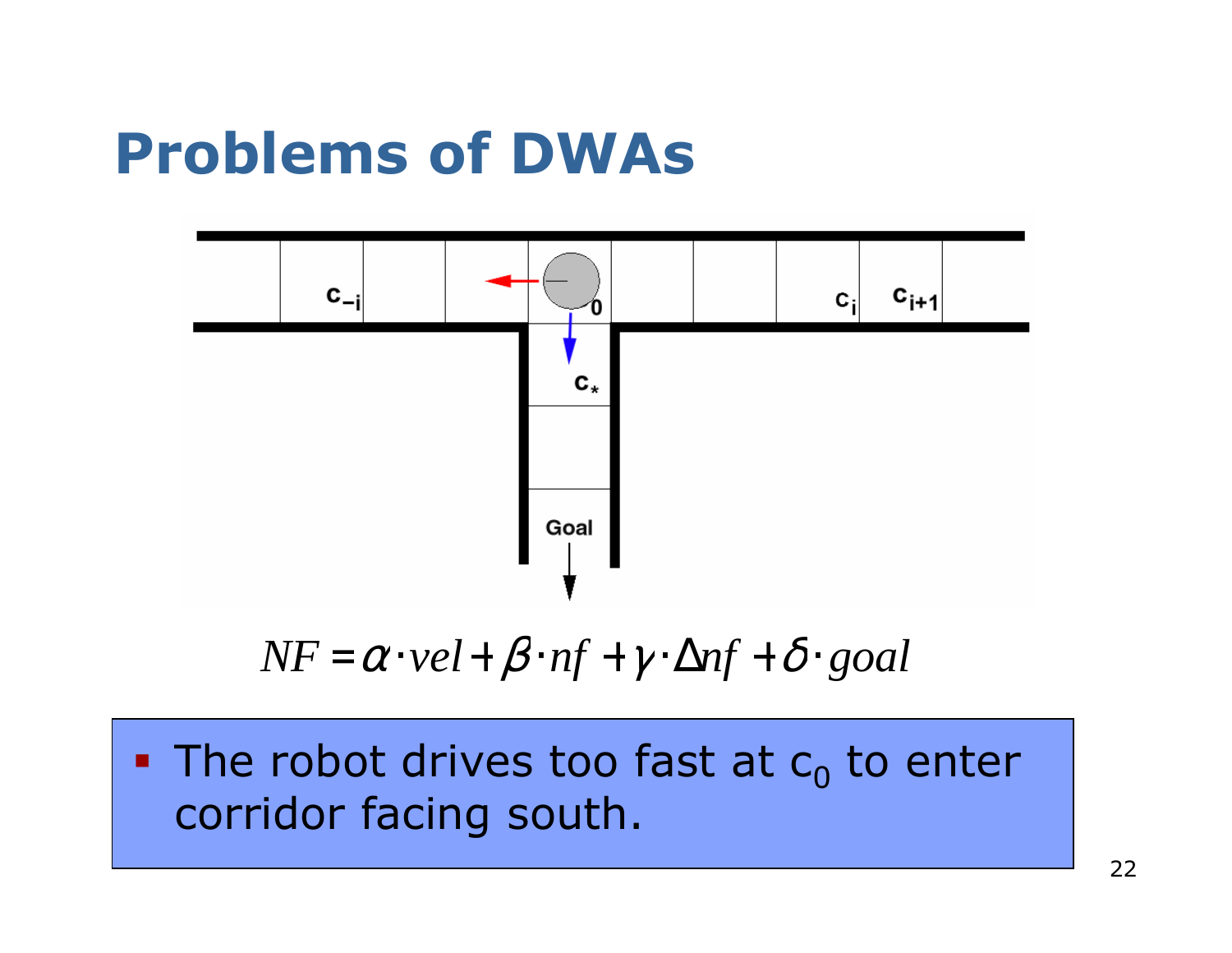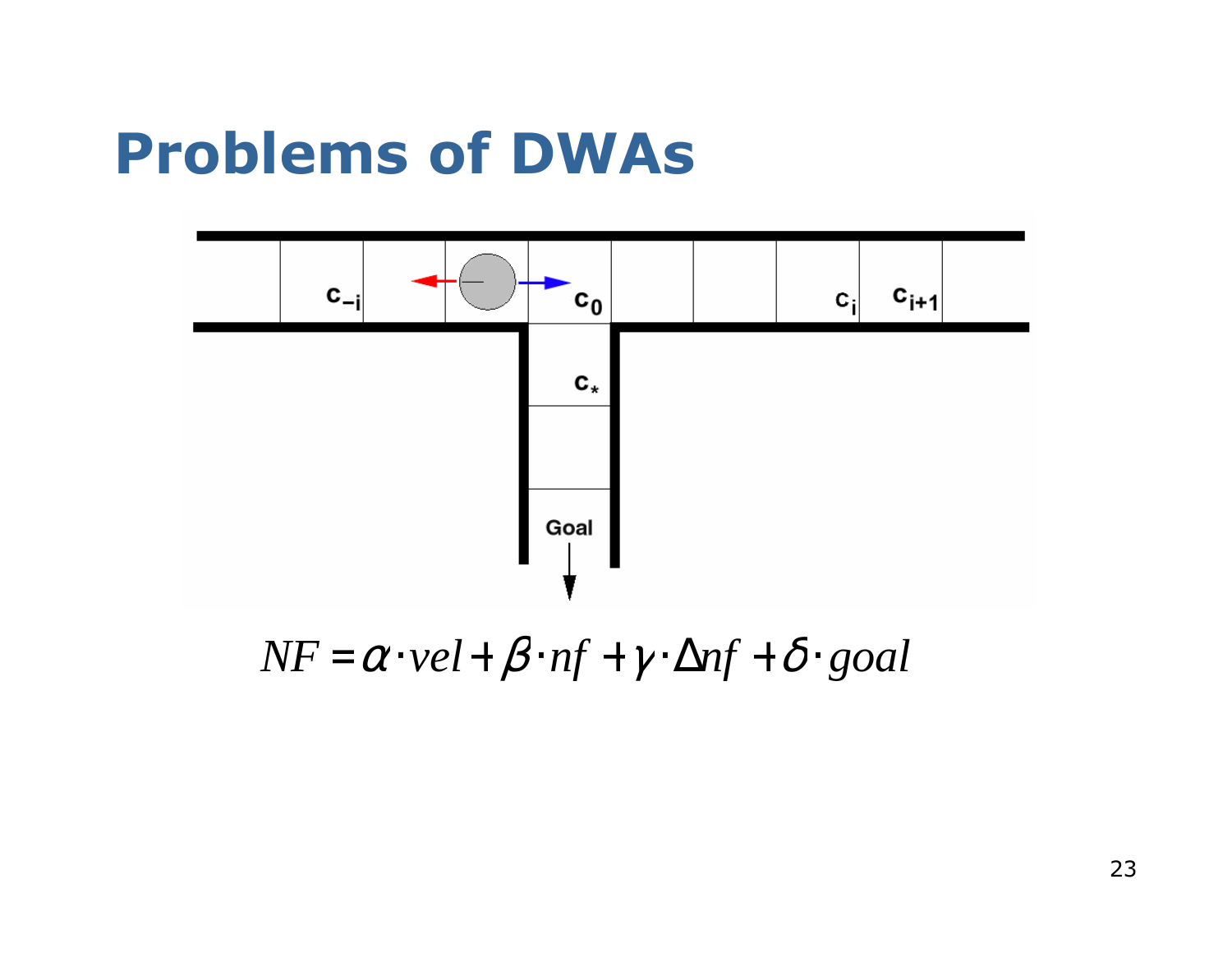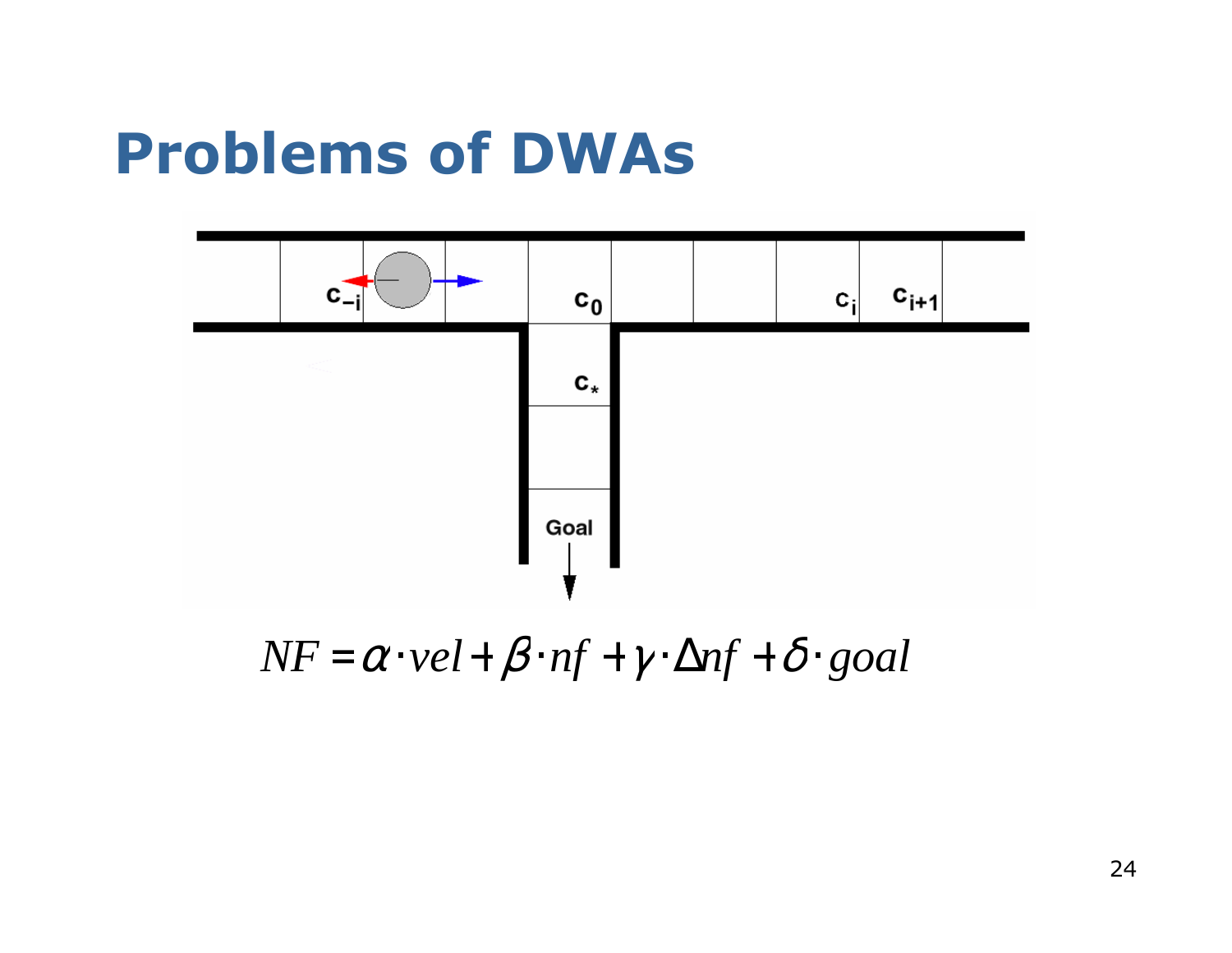

**Same situation as in the beginning.** 

→ DWAs have problems to reach the goal.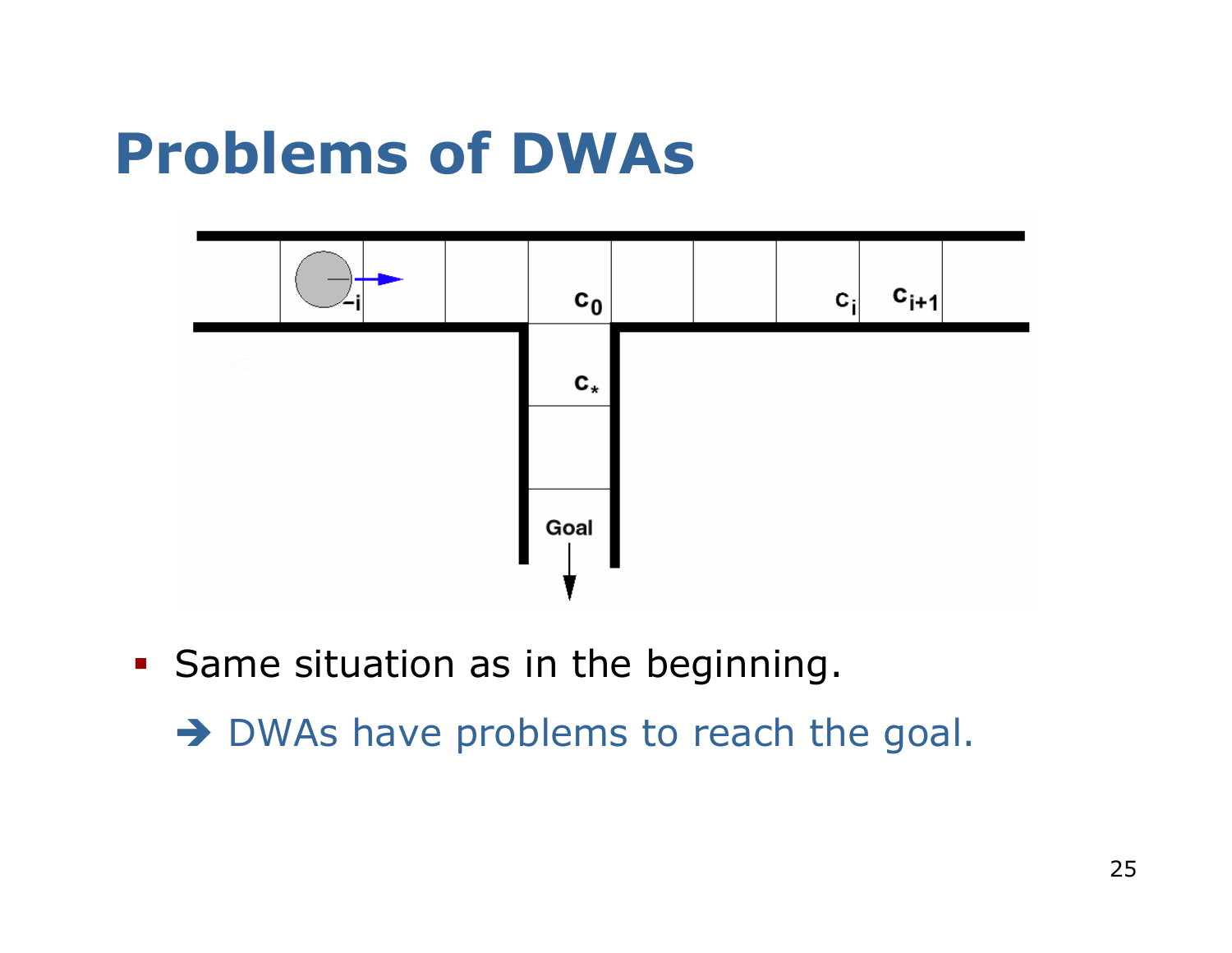- Typical problem in a real world situation:



**- Robot does not slow down early enough to** enter the doorway.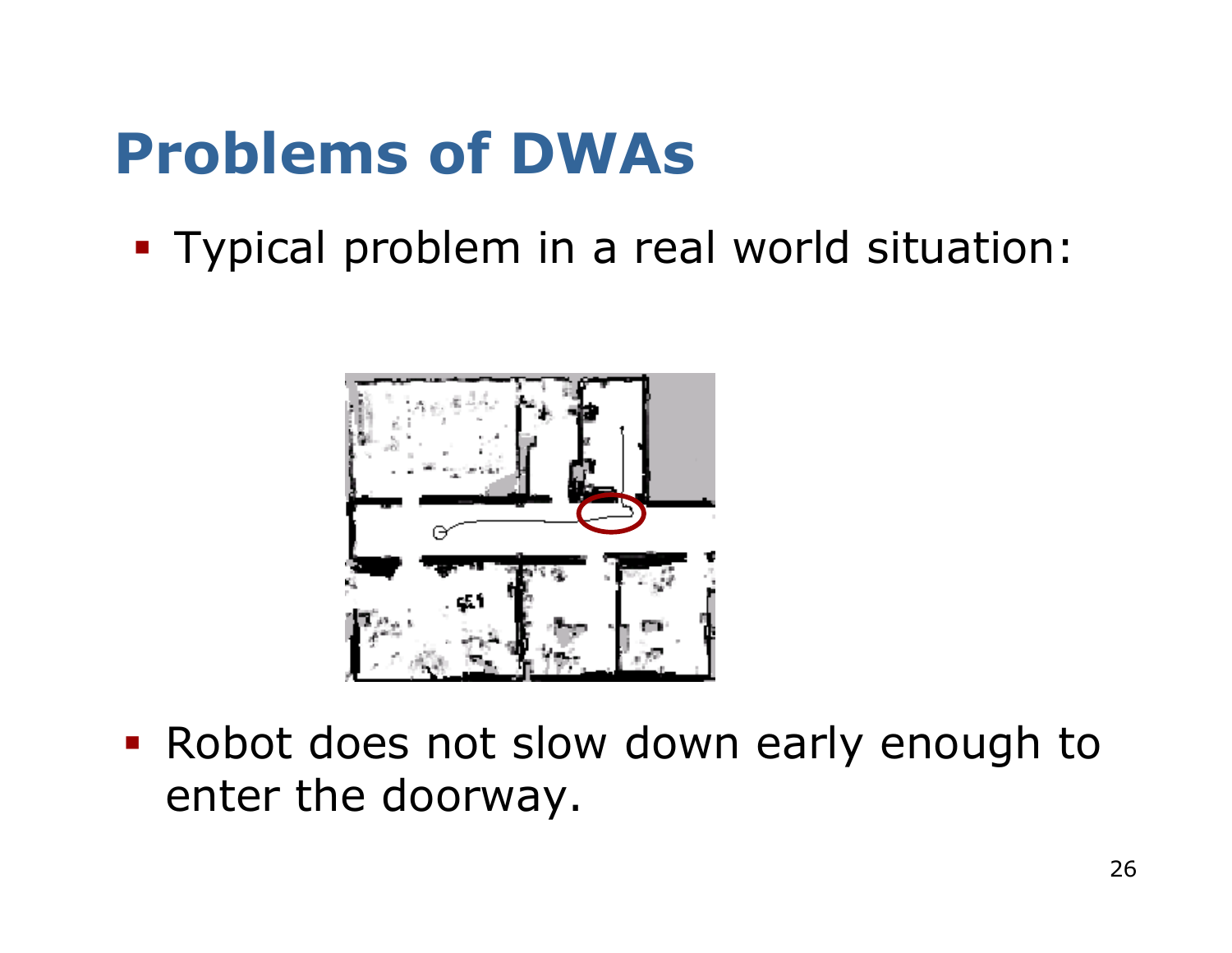#### Robot Path Planning with A\*

- What about using A\* to plan the path of a robot?
- **Finds the shortest path**
- Requires a graph structure
- **-** Limited number of edges
- In robotics: planning on a 2d occupancy grid map

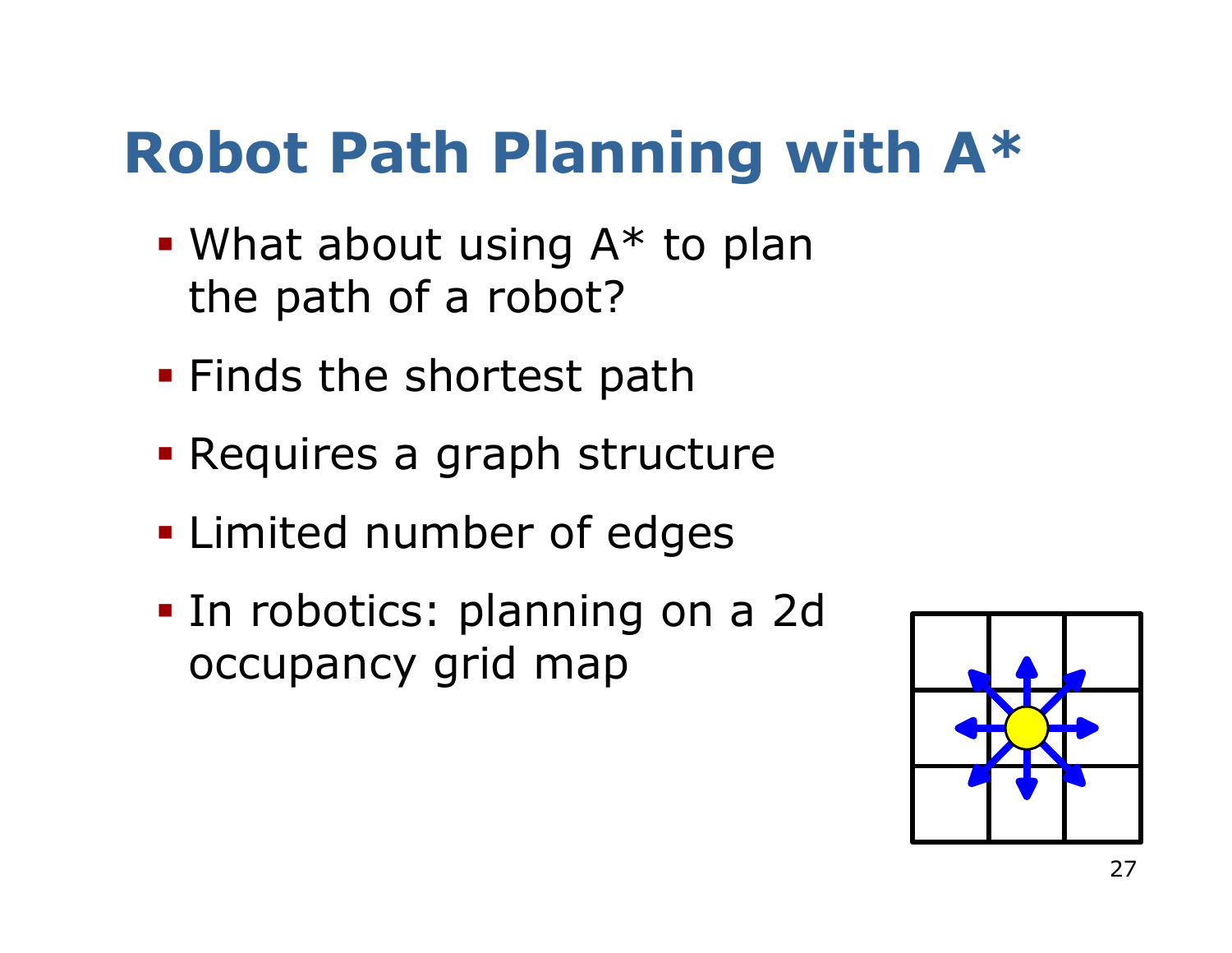#### A\*: Minimize the estimated path costs

- $g(n)$  = actual cost from the initial state to n.
- $h(n)$  = estimated cost from *n* to the next goal.
- $f(n) = g(n) + h(n)$ , the estimated cost of the cheapest solution through n.
- **•** Let  $h^*(n)$  be the actual cost of the optimal path from  $n$  to the next goal.
- $\blacksquare$  h is admissible if the following holds for all  $n$  :

 $h(n) \leq h^*(n)$ 

**We require that for**  $A^*$ **,** *h* **is admissible (the** straight-line distance is admissible in the straight-line distance is admissible in the Euclidean Space).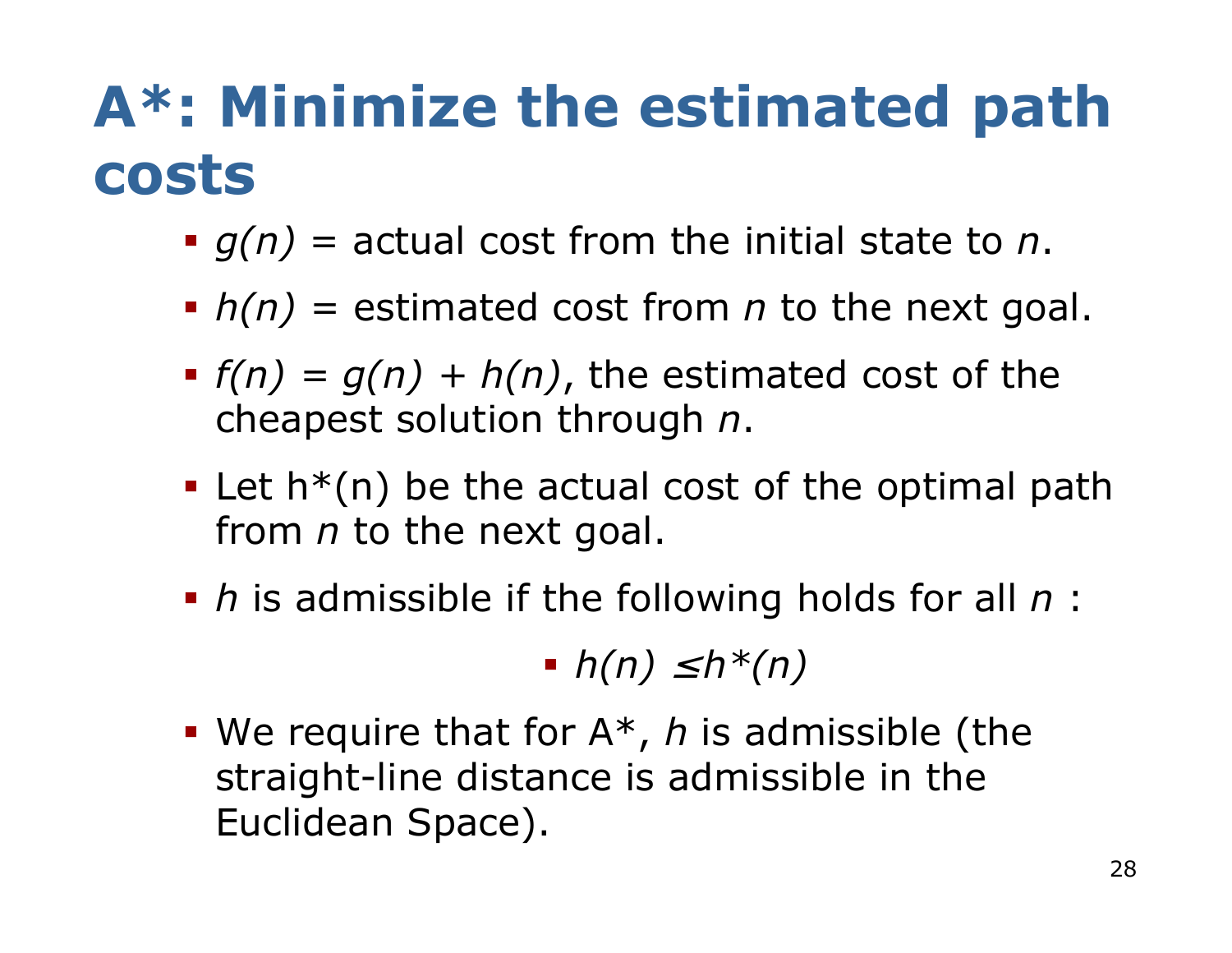#### Example: Path Planning for Robots in a Grid-World



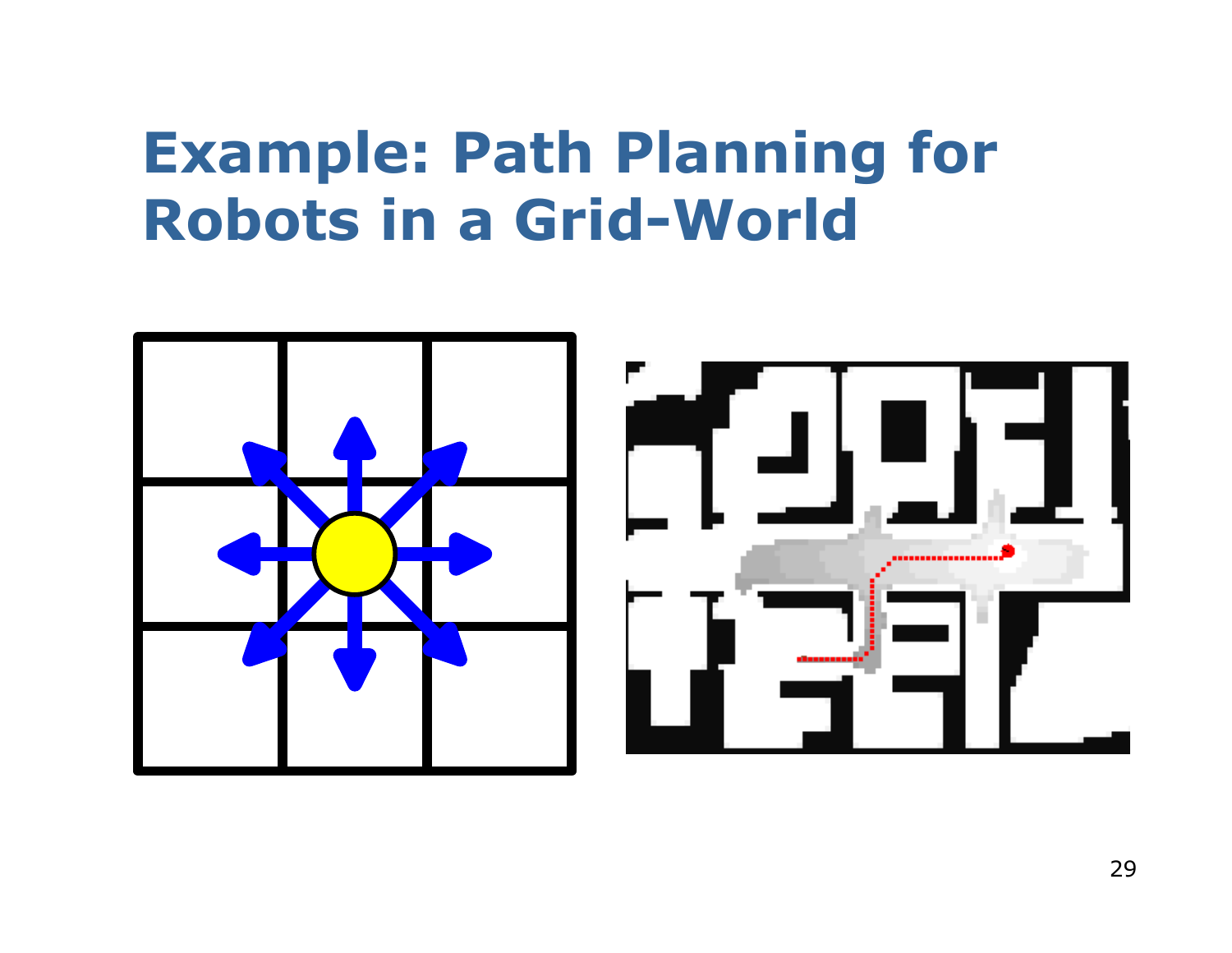#### Deterministic Value Iteration

- To compute the shortest path from every state to one goal state, use (deterministic) value iteration.
- Very similar to Dijkstra's Algorithm.
- **Such a cost distribution is the optimal** heuristic for A\*.

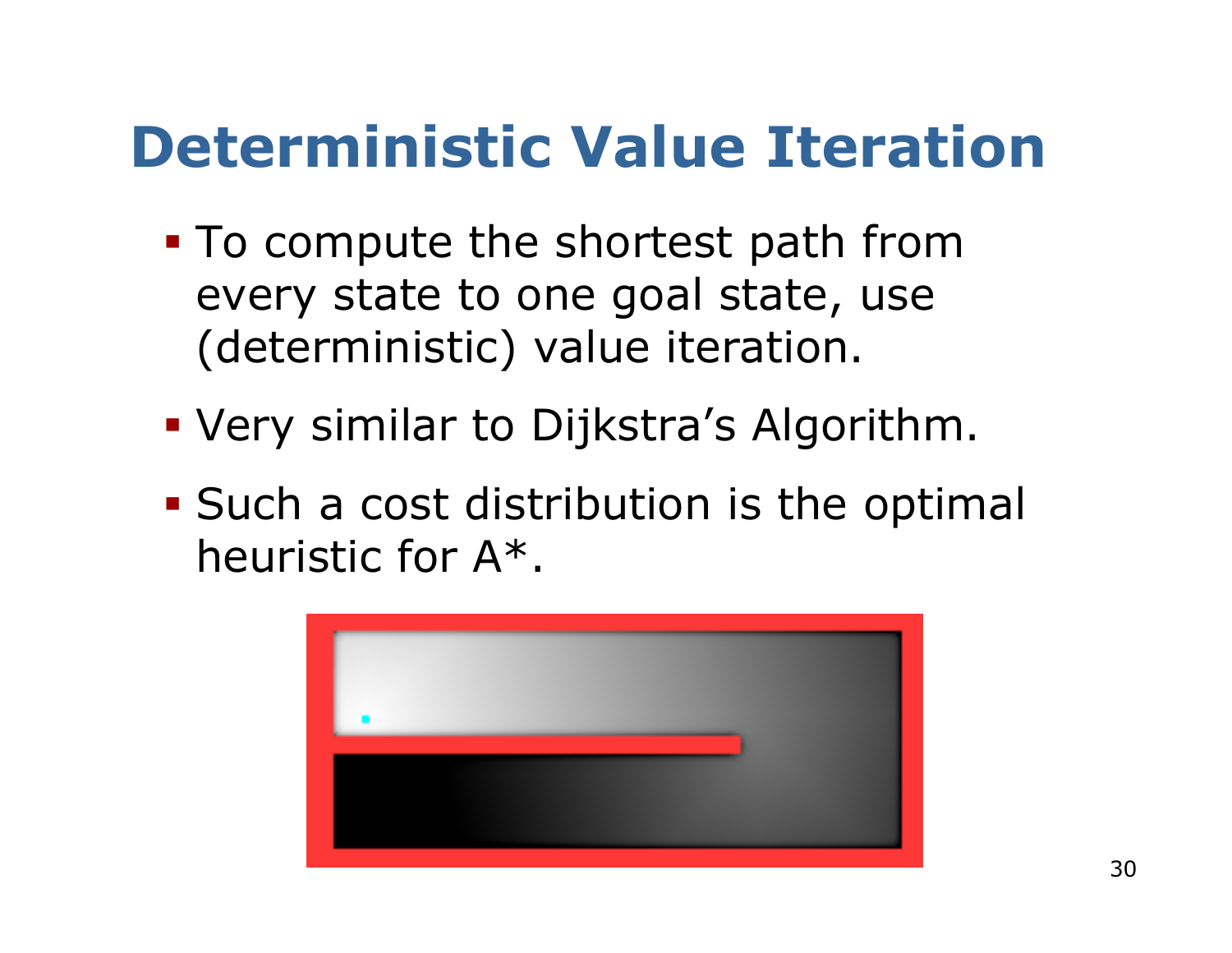#### Typical Assumption in Robotics for A\* Path Planning

- A robot is assumed to be localized.
- Often a robot has to compute a path based on an occupancy grid.
- **Often the correct motion commands** are executed (but no perfect map).

#### Is this always true?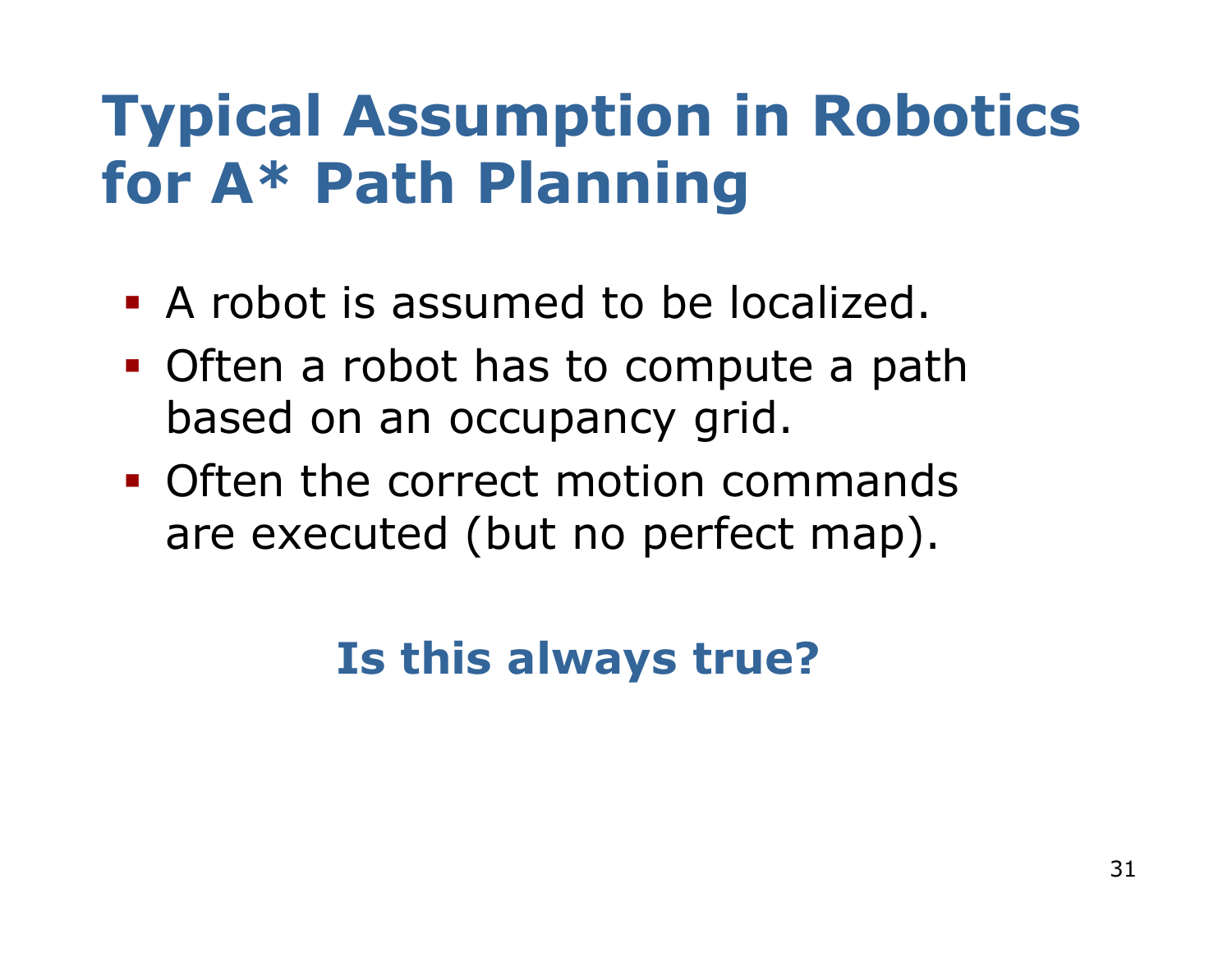#### Problems

- What if the robot is slightly delocalized?
- **Moving on the shortest path guides** often the robot on a trajectory close to obstacles.
- Trajectory aligned to the grid structure.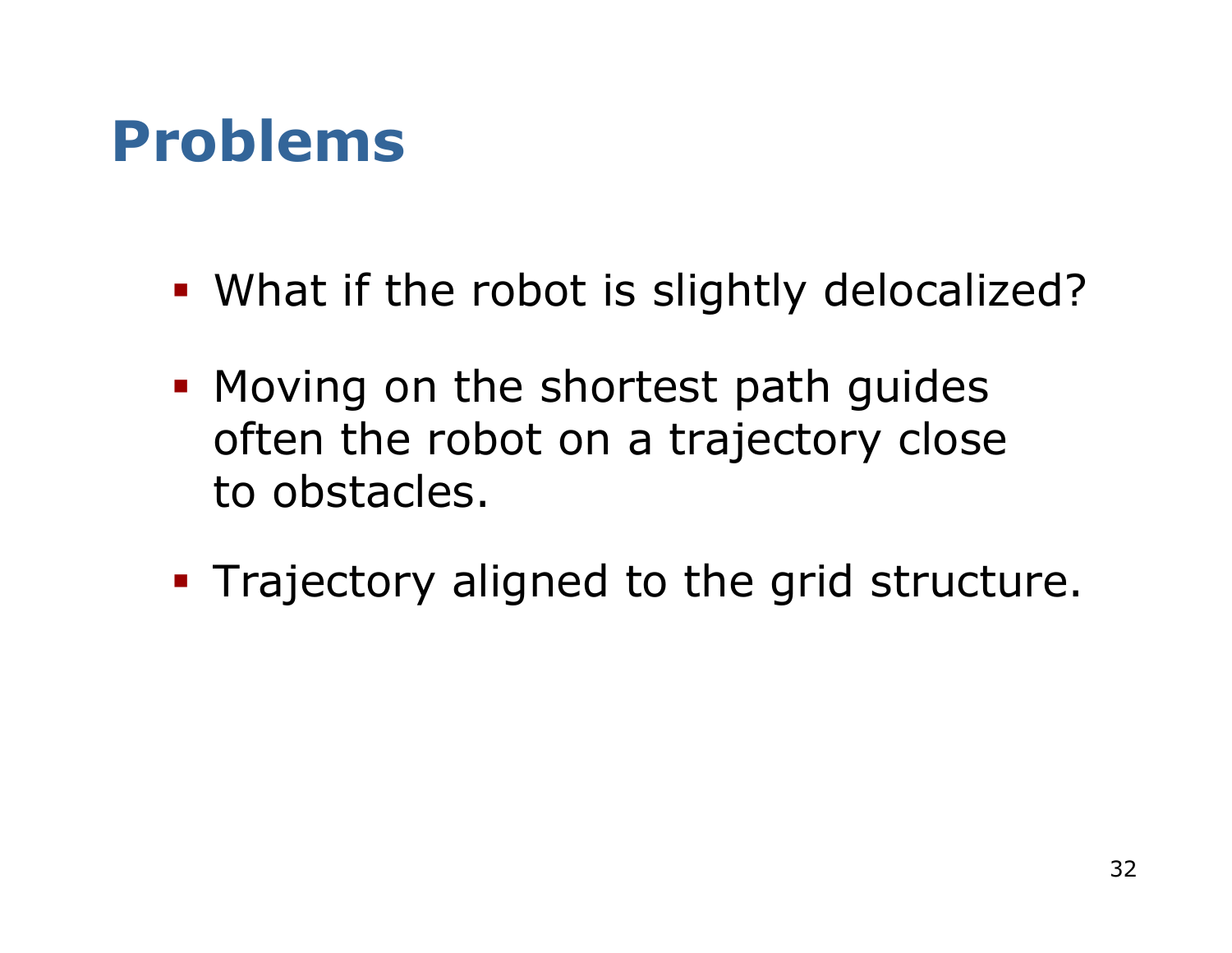## Convolution of the Grid Map

- Convolution blurs the map.
- Obstacles are assumed to be bigger than in reality.
- Perform an A\* search in such a convolved map.
- **Exercise increases distance to obstacles** and moves on a short path!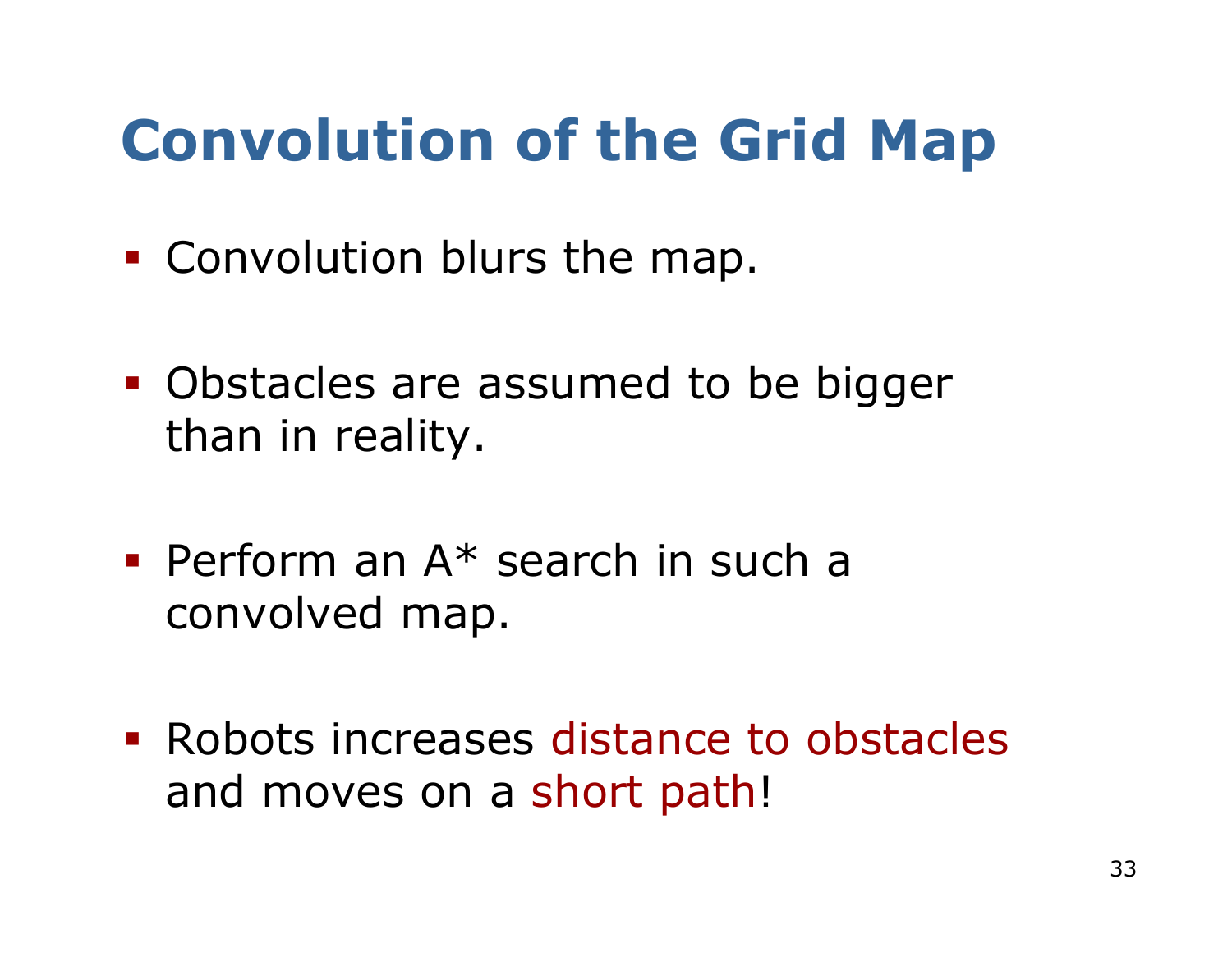#### Example: Map Convolution

 $-$  1-d environment, cells  $c_0$ , ...,  $c_5$ 



- Cells before and after 2 convolution runs.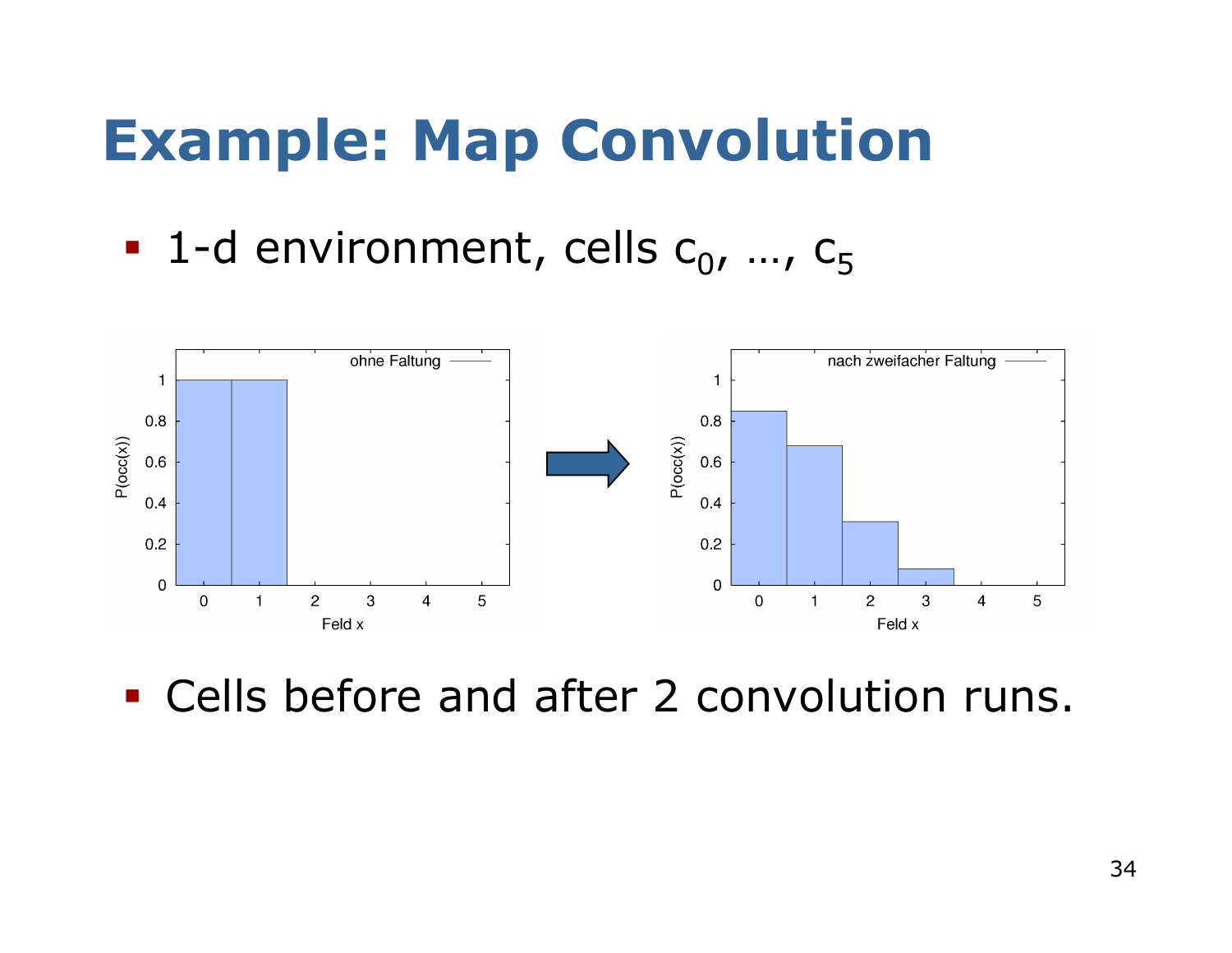#### Convolution

- Consider an occupancy map. Than the convolution is defined as:

$$
P(occ_{x_i,y}) = \frac{1}{4} \cdot P(occ_{x_{i-1},y}) + \frac{1}{2} \cdot P(occ_{x_i,y}) + \frac{1}{4} \cdot P(occ_{x_{i+1},y})
$$
  

$$
P(occ_{x_0,y}) = \frac{2}{3} \cdot P(occ_{x_0,y}) + \frac{1}{3} \cdot P(occ_{x_1,y})
$$
  

$$
P(occ_{x_{n-1},y}) = \frac{1}{3} \cdot P(occ_{x_{n-2},y}) + \frac{2}{3} \cdot P(occ_{x_{n-1},y})
$$

- **This is done for each row and each** column of the map.
- "Gaussian blur"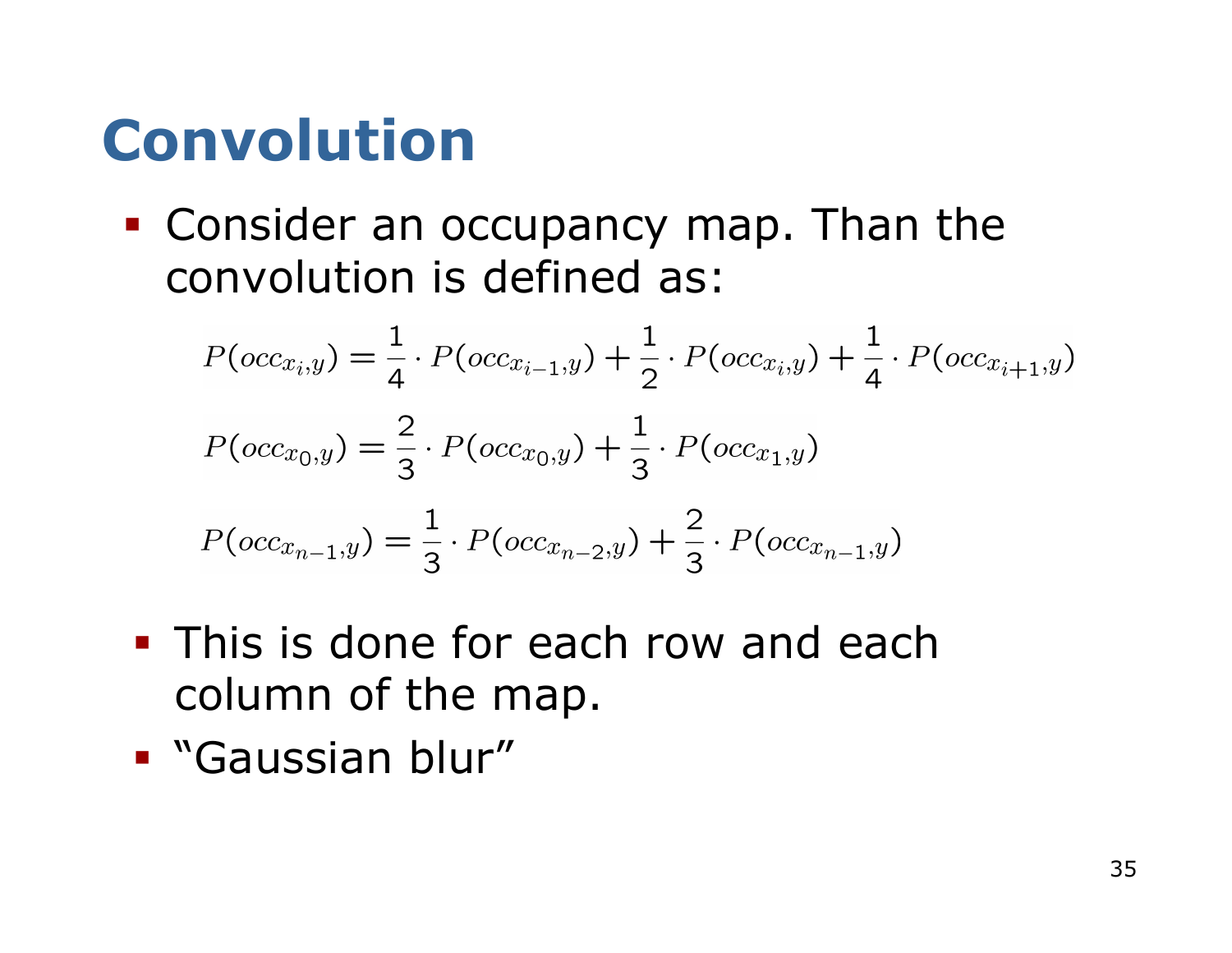### A\* in Convolved Maps

- The costs are a product of path length and occupancy probability of the cells.
- Cells with higher probability (e.g., caused by convolution) are avoided by the robot.
- Thus, it keeps distance to obstacles.
- **-** This technique is fast and quite reliable.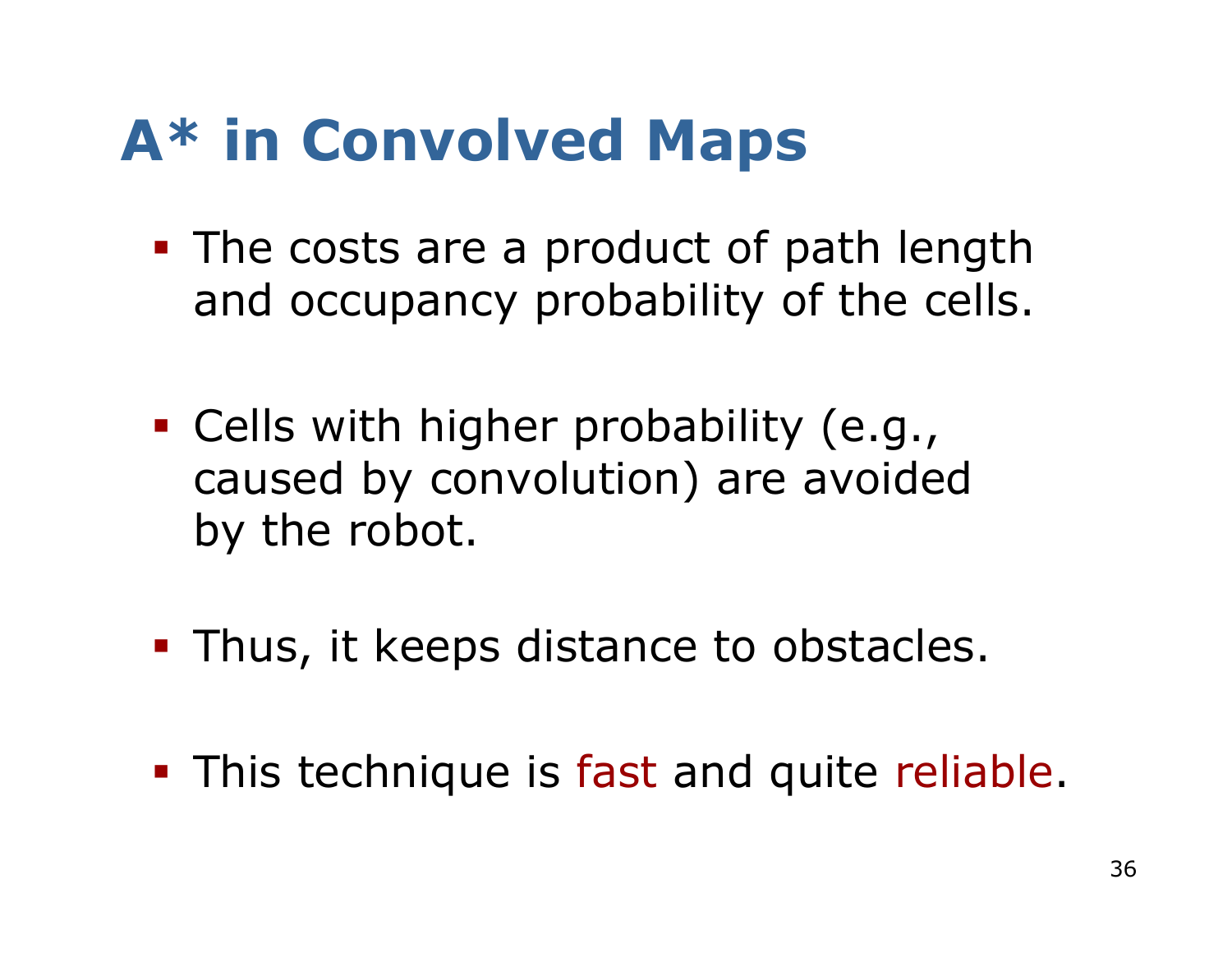#### 5D-Planning – an Alternative to the Two-layered Architecture

 $\blacksquare$  Plans in the full  $\langle x,y,\theta,v,\omega\rangle$ -configuration space using  $\mathsf{A}^{*}$ .

 $\rightarrow$  considers the robot's kinematic contraints.

- Generates a sequence of steering commands to reach the goal location.
- **Maximizes trade-off between driving time** and distance to obstacles.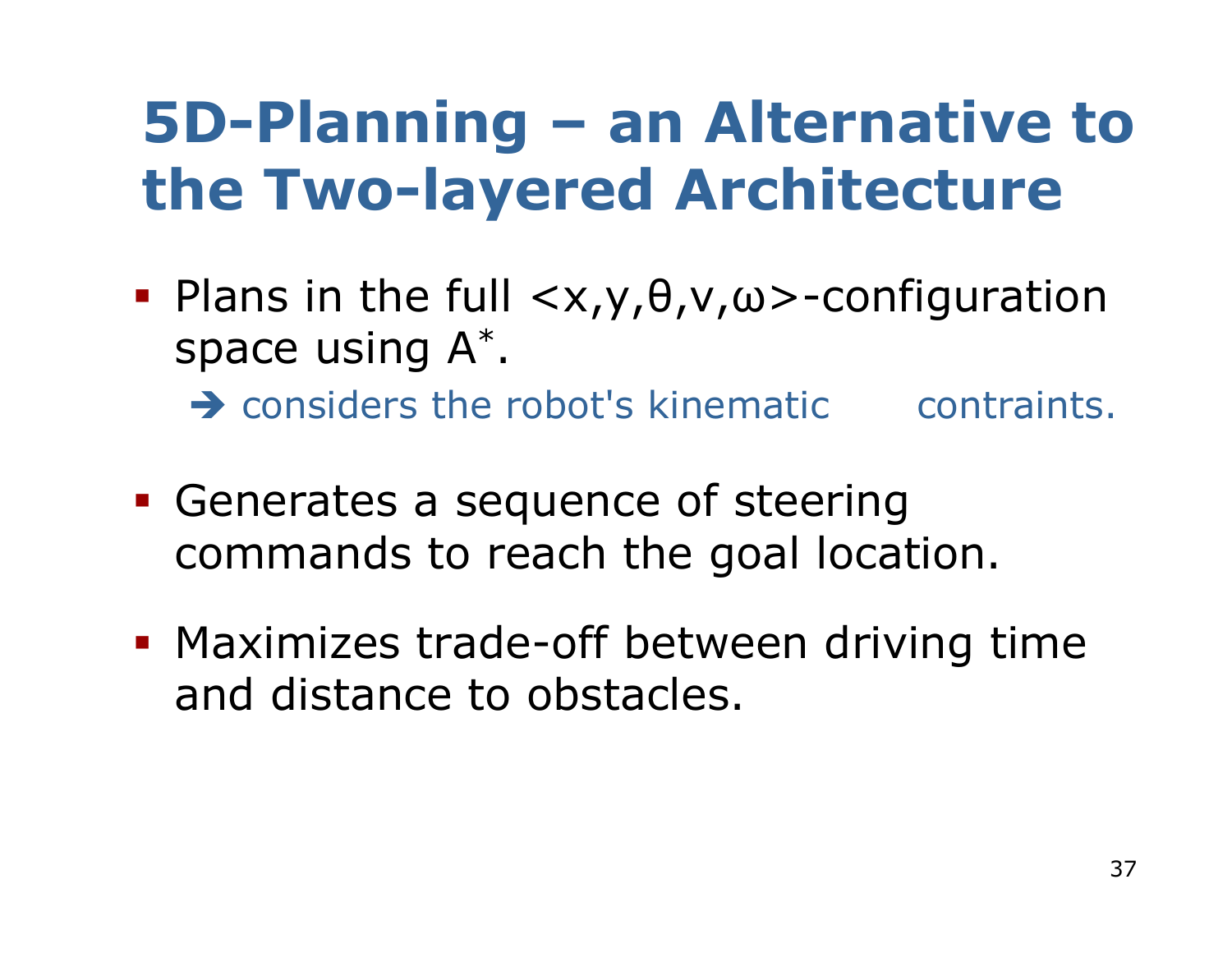### The Search Space (1)

- - What is a state in this space? $\langle x,y,\theta,v,\omega\rangle =$  current position and speed of the robot
- - How does a state transition look like? $\langle x_1, y_1, \theta_1, v_1, \omega_1 \rangle \rightarrow \langle x_2, y_2, \theta_2, v_2, \omega_2 \rangle$ with motion command  $(v_2,\omega_2)$  and  $|v_1\hbox{-} v_2| < a_{v,\parallel}|\omega_1\hbox{-}\omega_2| < a_{\omega}.$  Pose of the<br>Robot is a result of the motion equation Robot is a result of the motion equations.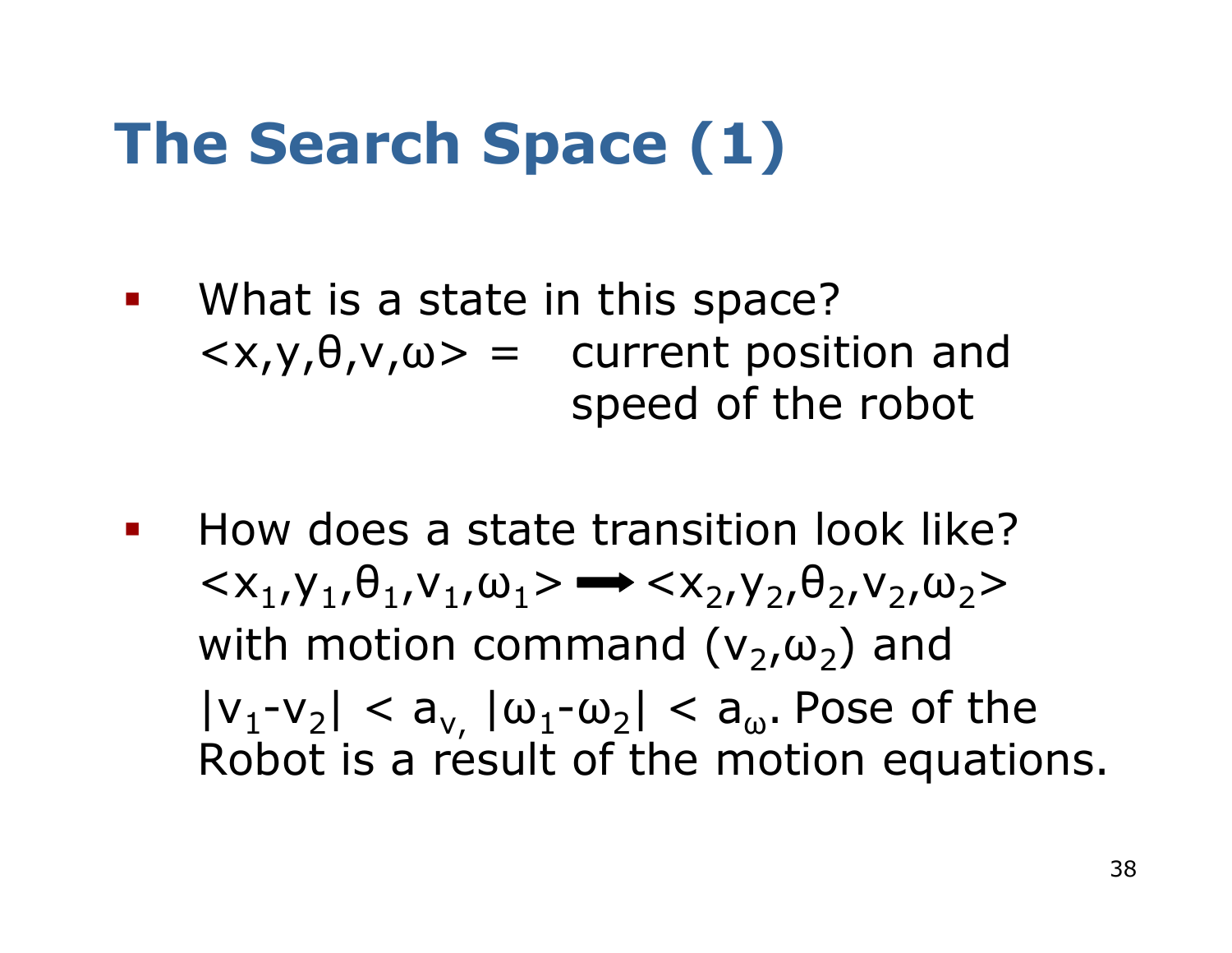## The Search Space (2)

Idea: search in the discretized  $\langle x,y,\theta,v,\omega\rangle$ -space.

**Problem:** the search space is too huge to be explored within the time constraints (.25 secs for online control).

Solution: restrict the full search space.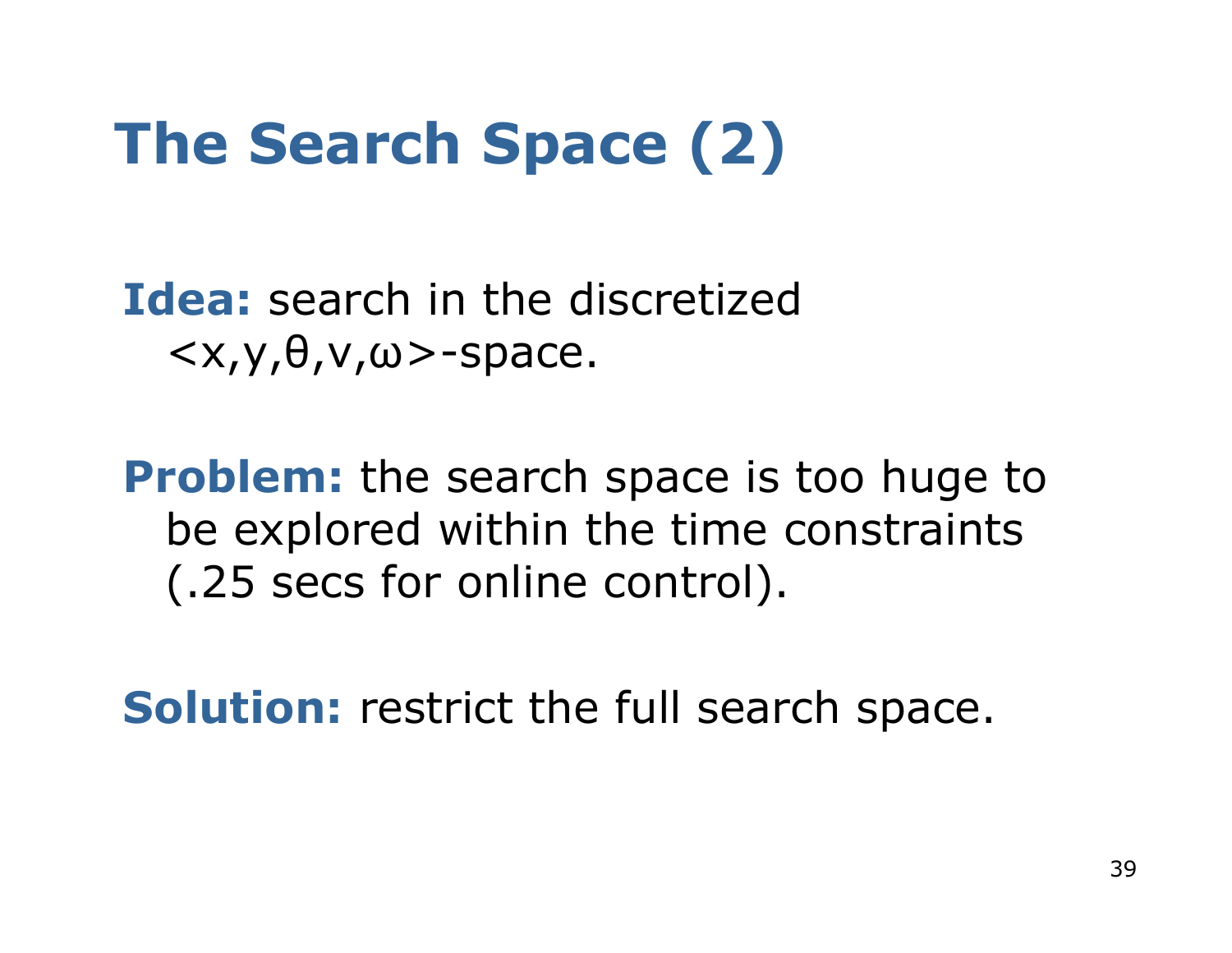#### The Main Steps of Our Algorithm

- 1. Update (static) grid map based on sensory input.
- 2. Use A\* to find a trajectory in the <x,y>space using the updated grid map.
- 3. Determine a restricted 5d-configuration space based on step 2.
- 4. Find a trajectory by planning in the  $restricted$ -space.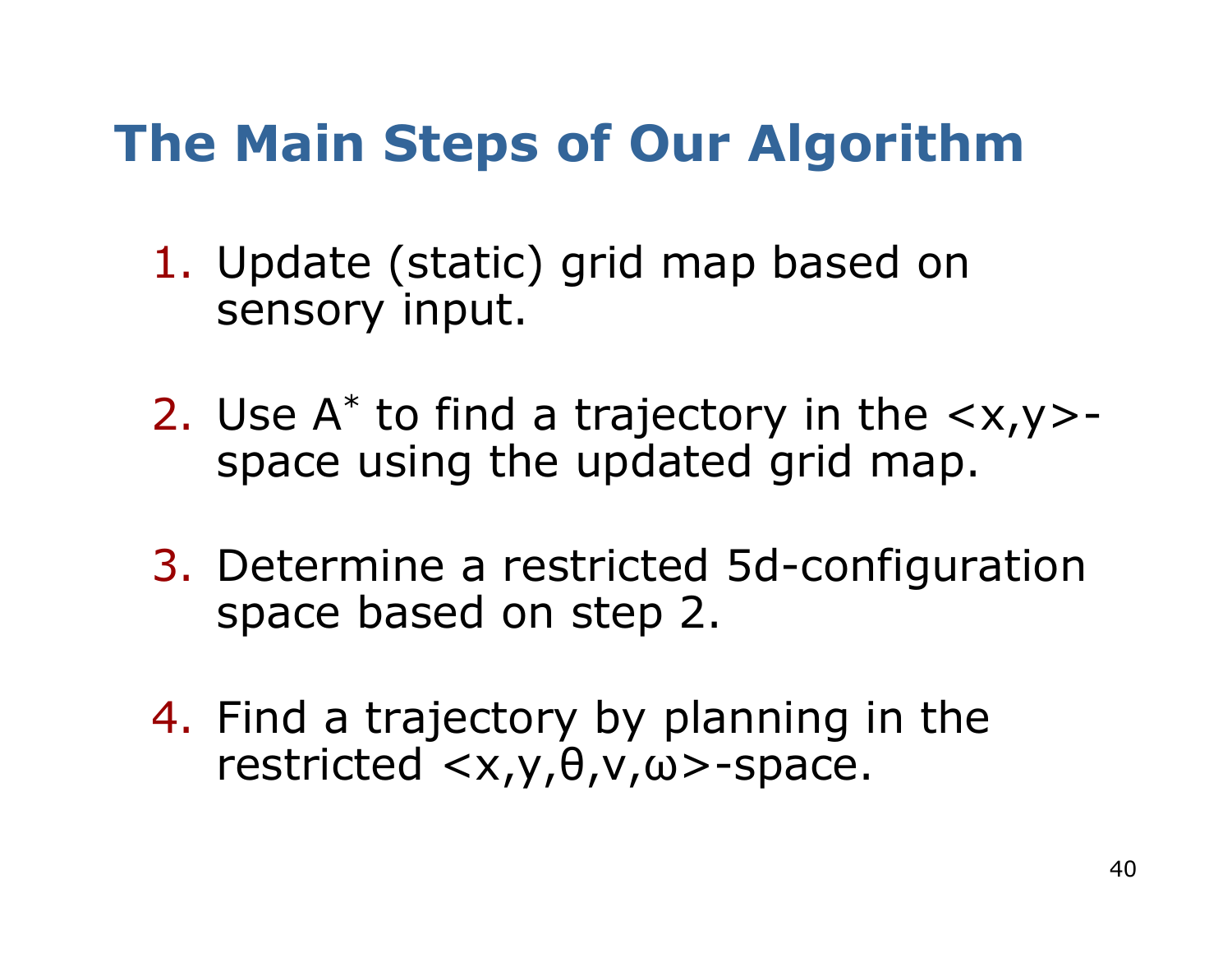## Updating the Grid Map

- $\mathcal{L}_{\mathcal{A}}$ **The environment is represented as** a 2d-occupency grid map.
- $\mathcal{L}_{\mathcal{A}}$ **Convolution of the map increases** security distance.
- $\mathcal{L}_{\mathcal{A}}$ Detected obstacles are added.
- -**• Cells discovered free are cleared.**

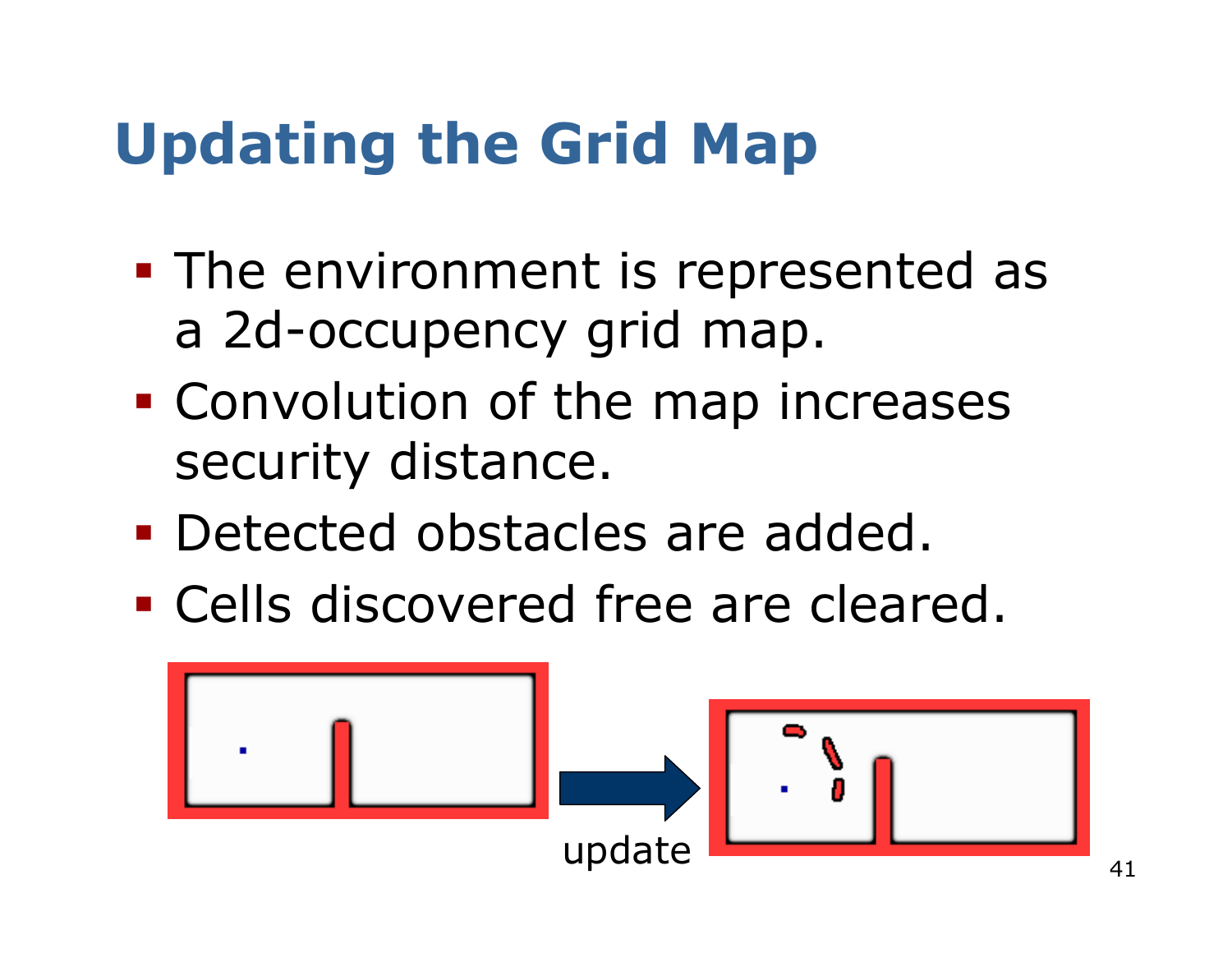#### Find a Path in the 2d-Space

- $\blacksquare$  Use  $A^*$  to search for the optimal path in the 2d-grid map.
- Use heuristic based on a deterministic value iteration within the static map.

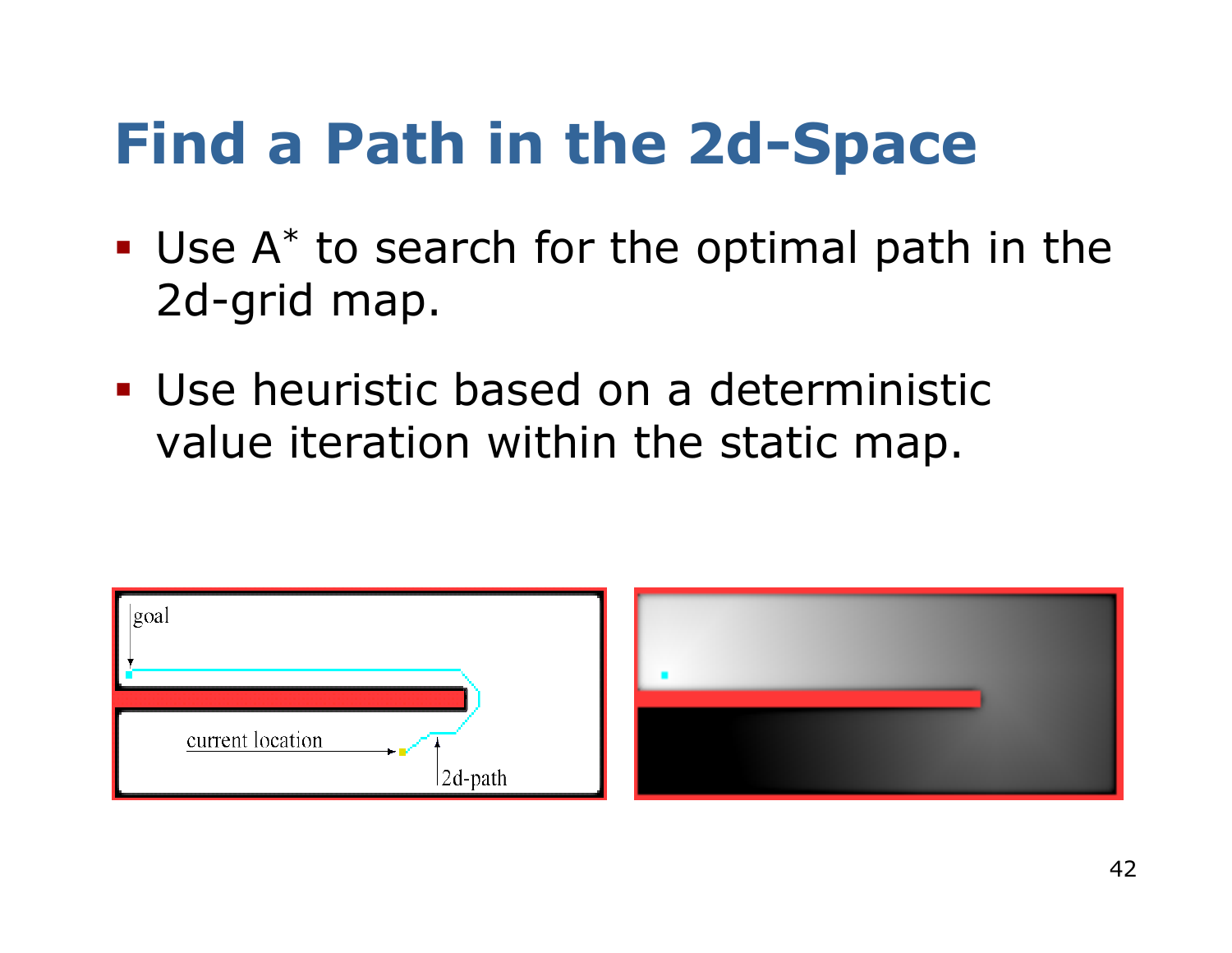#### Restricting the Search Space

Assumption: the projection of the 5d-path onto the <x,y>-space lies close to the optimal 2d-path.

**Therefore:** construct a restricted search space (channel) based on the 2d-path.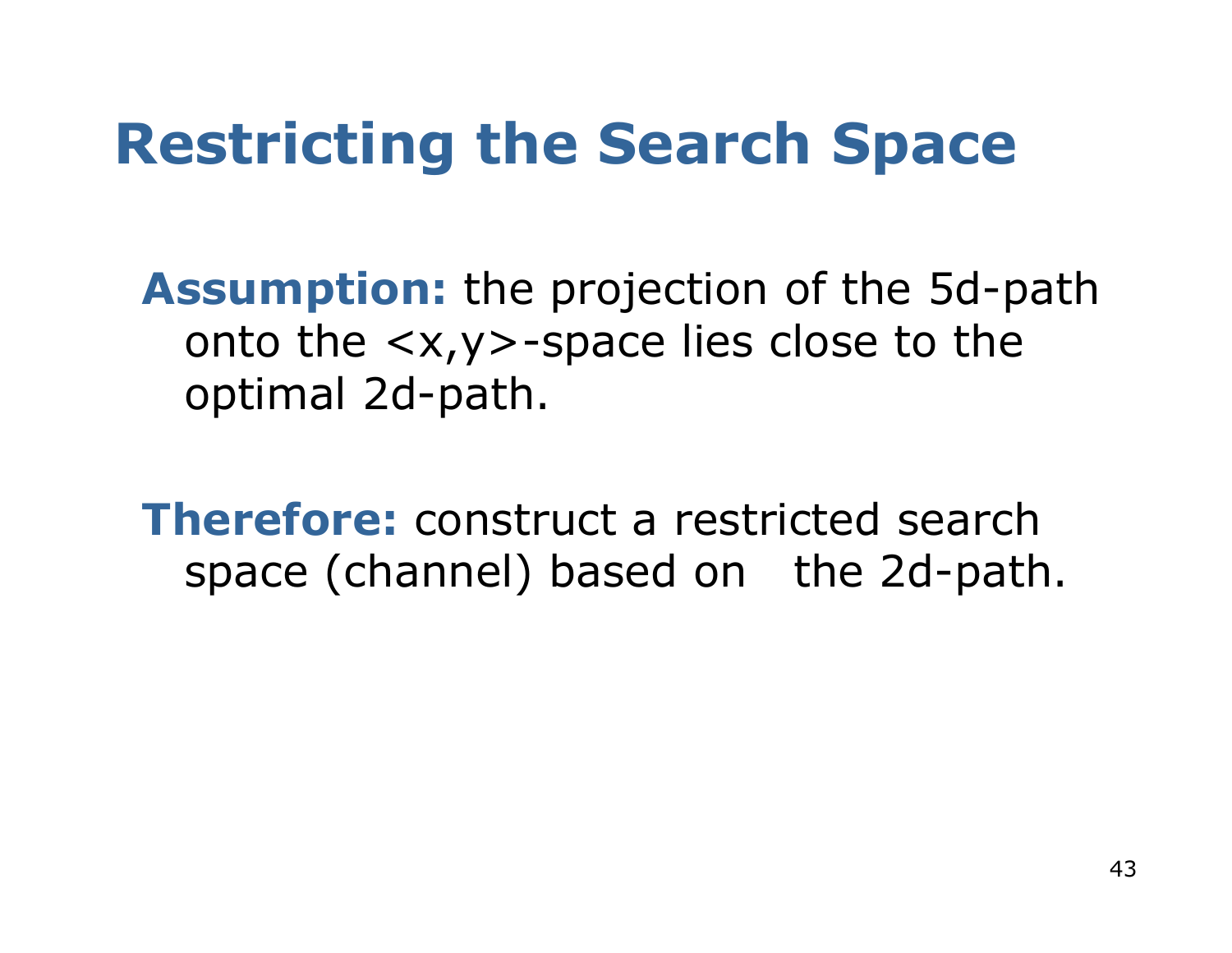#### Space Restriction

- Resulting search space =  $\langle x, y, \theta, v, \omega \rangle$  with  $(x,y)$   $\epsilon$  channel.
- Choose a sub-goal lying on the 2d-path within the channel.

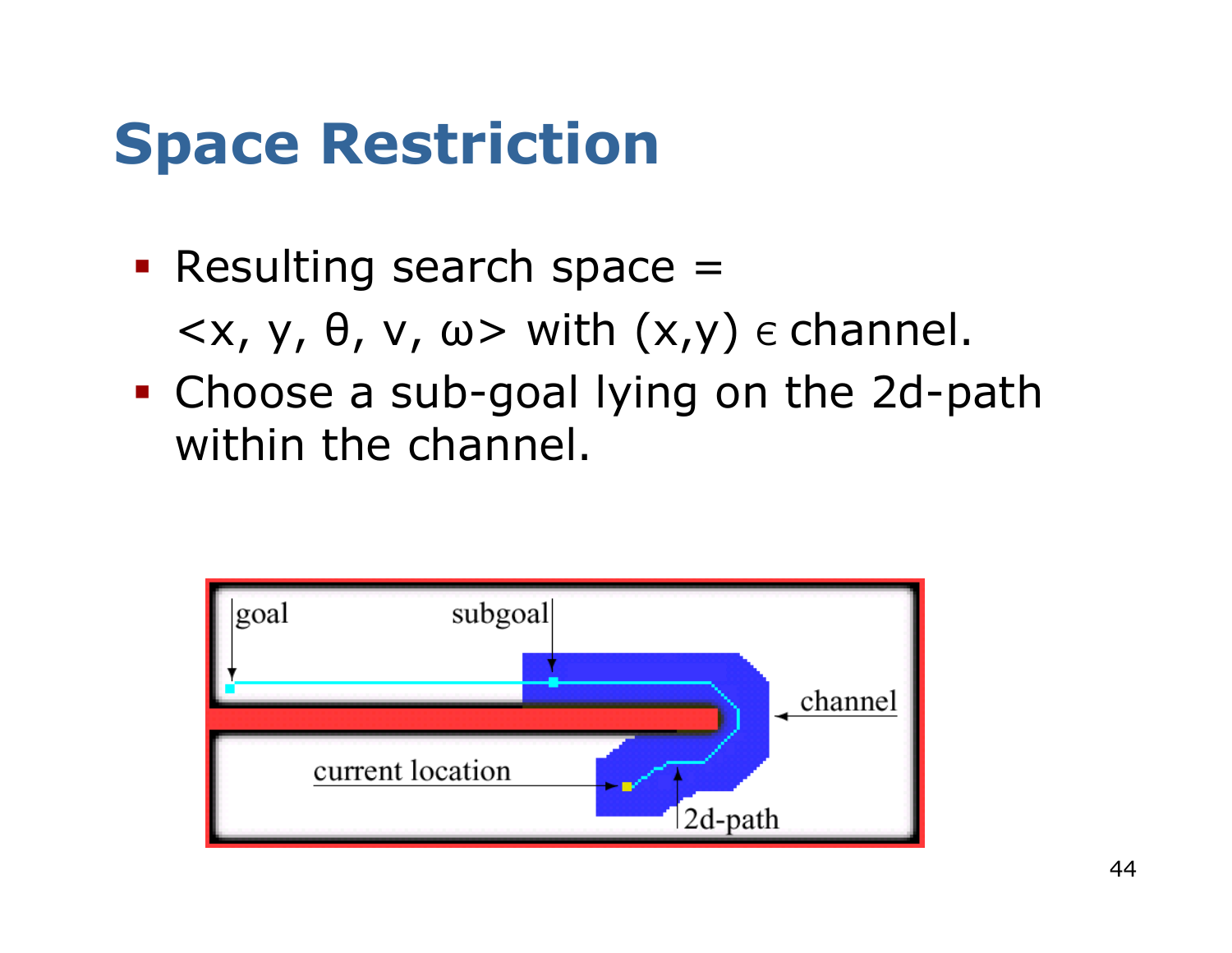#### Find a Path in the 5d-Space

- Use A<sup>\*</sup> in the restricted 5d-space to find a sequence of steering commands to reach the sub-goal.
- To estimate cell costs: perform a deterministic 2d-value iteration within the channel.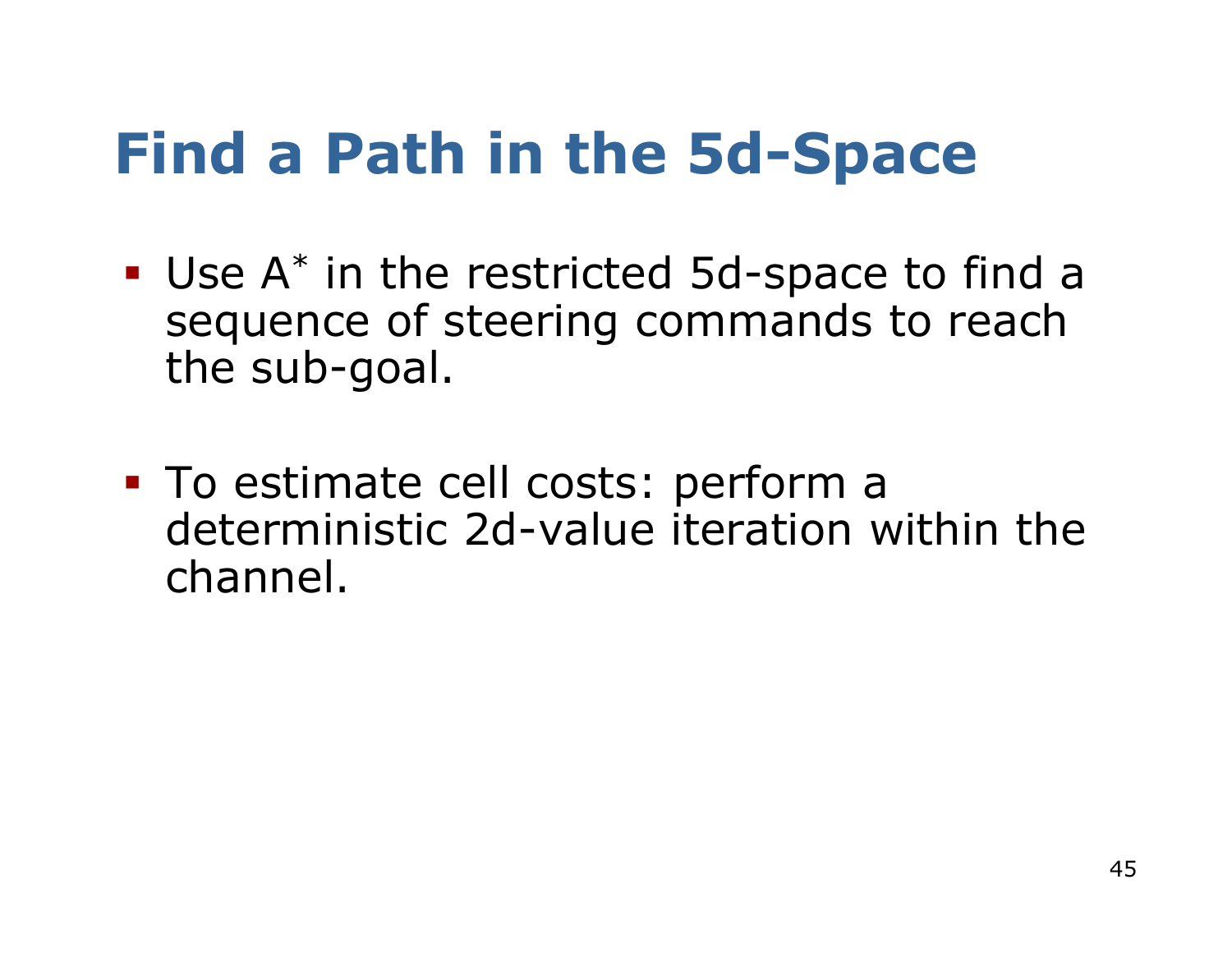#### Examples



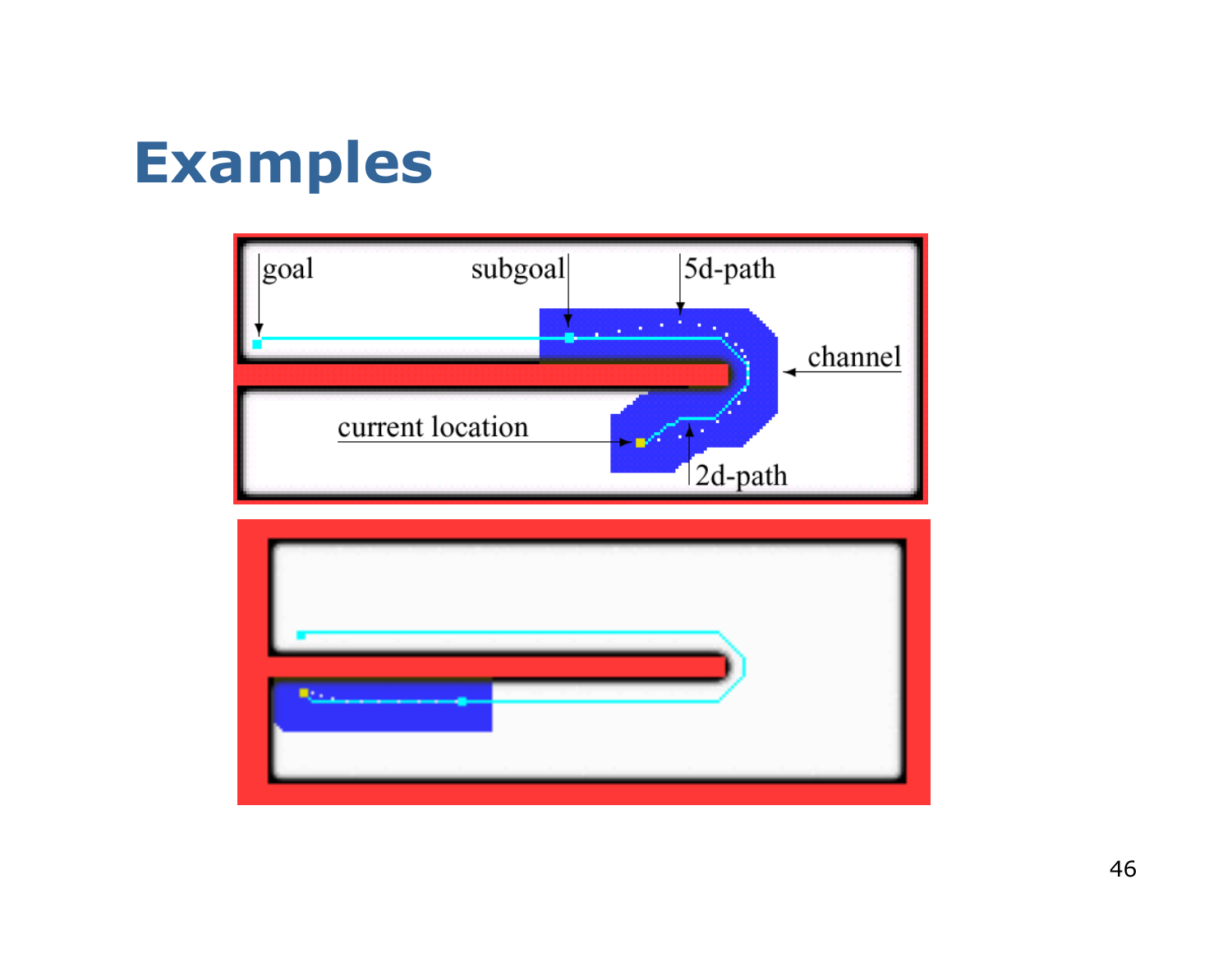#### **Timeouts**

- **Steering a robot online requires to set a** new steering command every .25 secs.
- Abort search after .25 secs.

#### How to find an admissible steering command?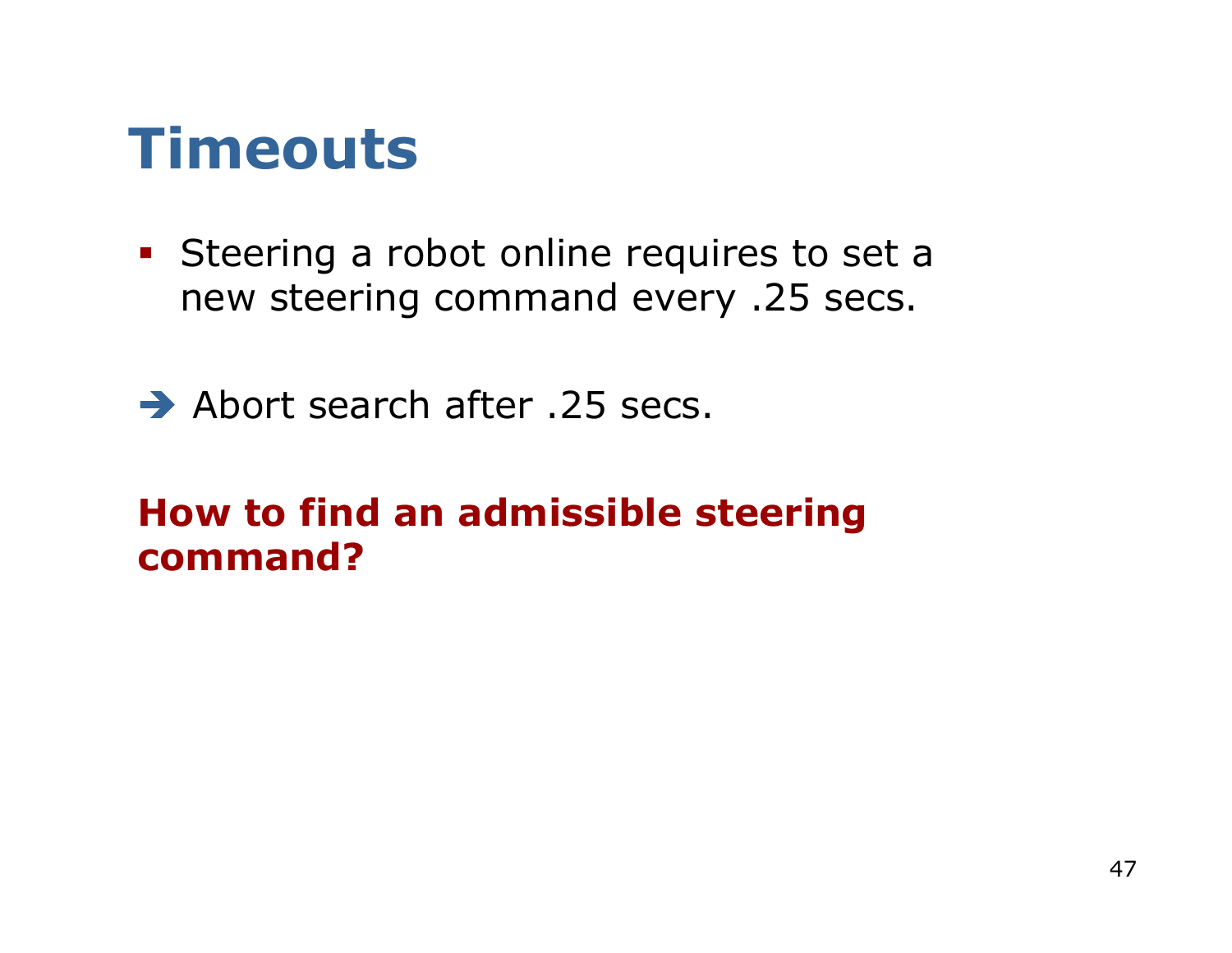#### Alternative Steering Command

- Previous trajectory still admissible?  $\rightarrow$  OK
- If not, drive on the 2d-path or use DWA to find new command.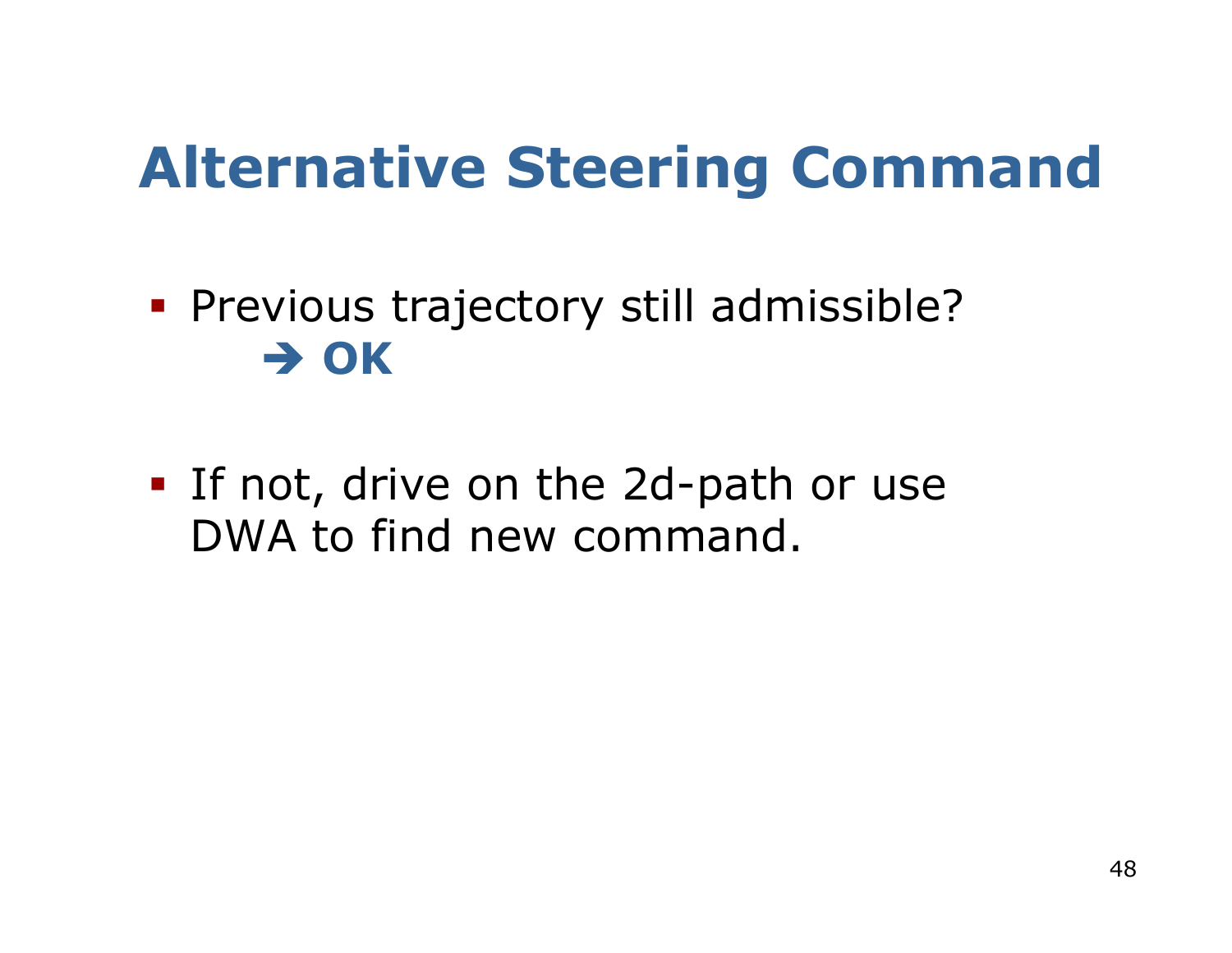#### Timeout Avoidance



 $\rightarrow$  Reduce the size of the channel if<br>the 2d-path has high cost the 2d-path has high cost.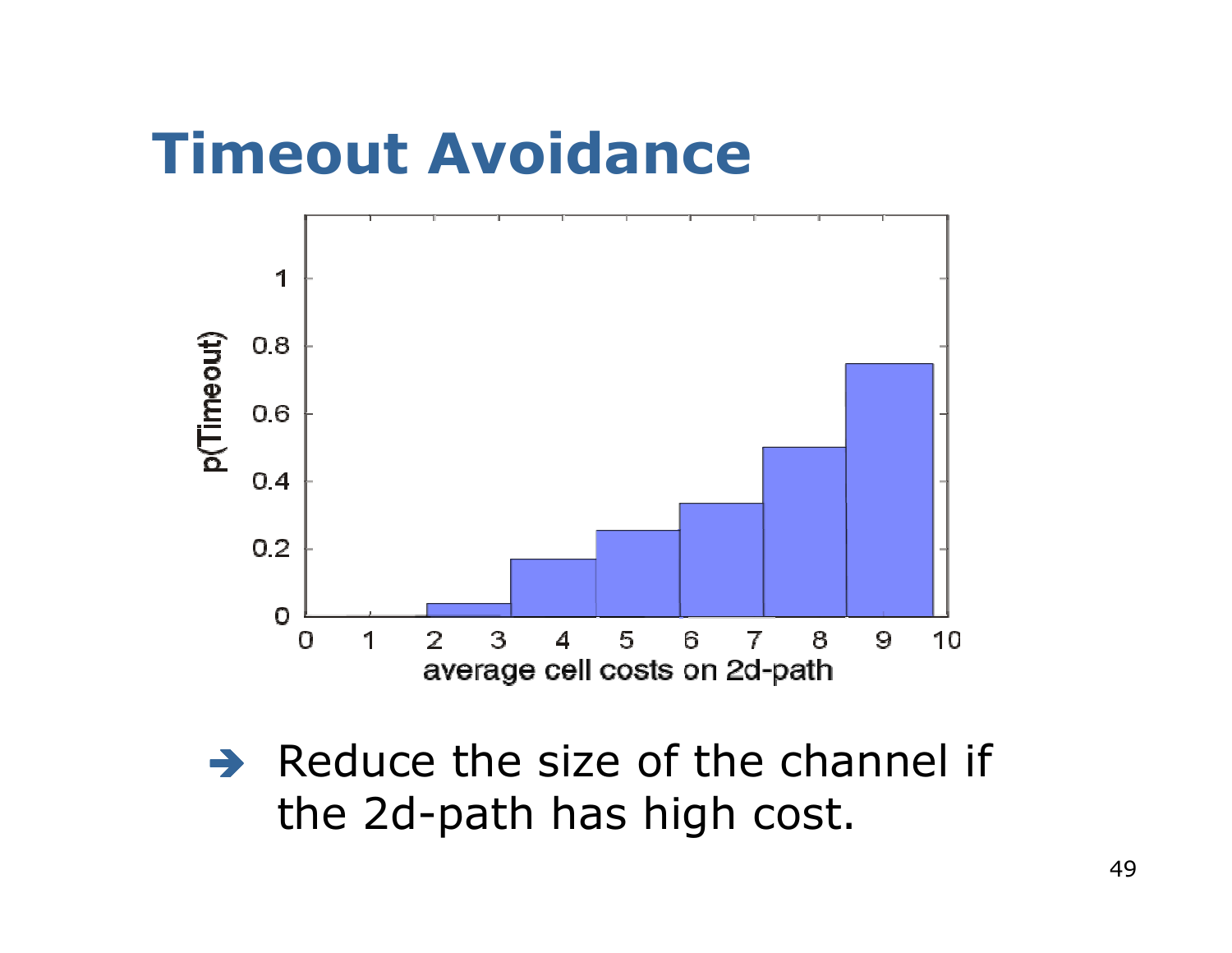

#### start videos



Robot Albert Planning state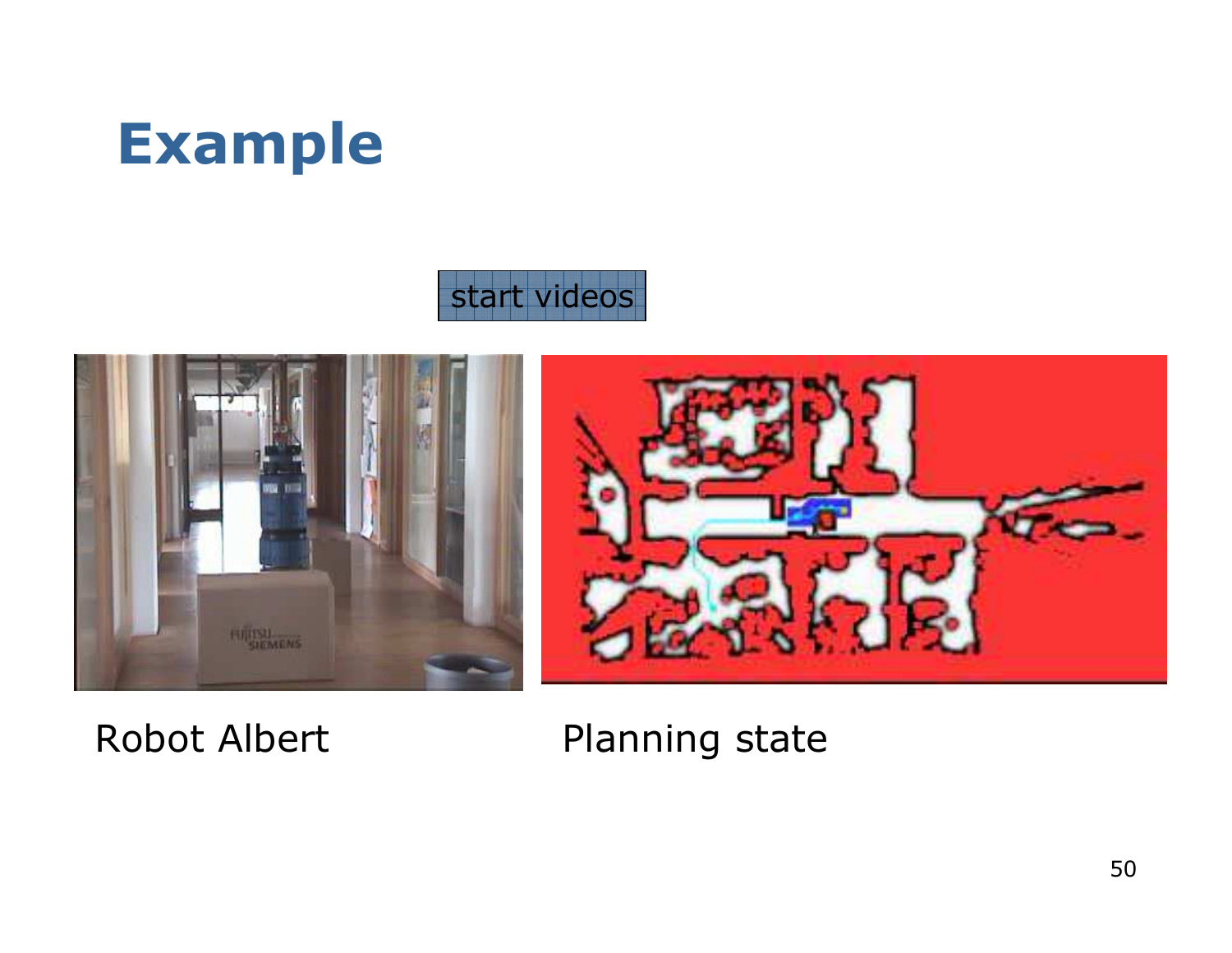# Comparison to the DWA (1)

- DWAs often have problems entering narrow passages.



DWA planned path. 5D approach.

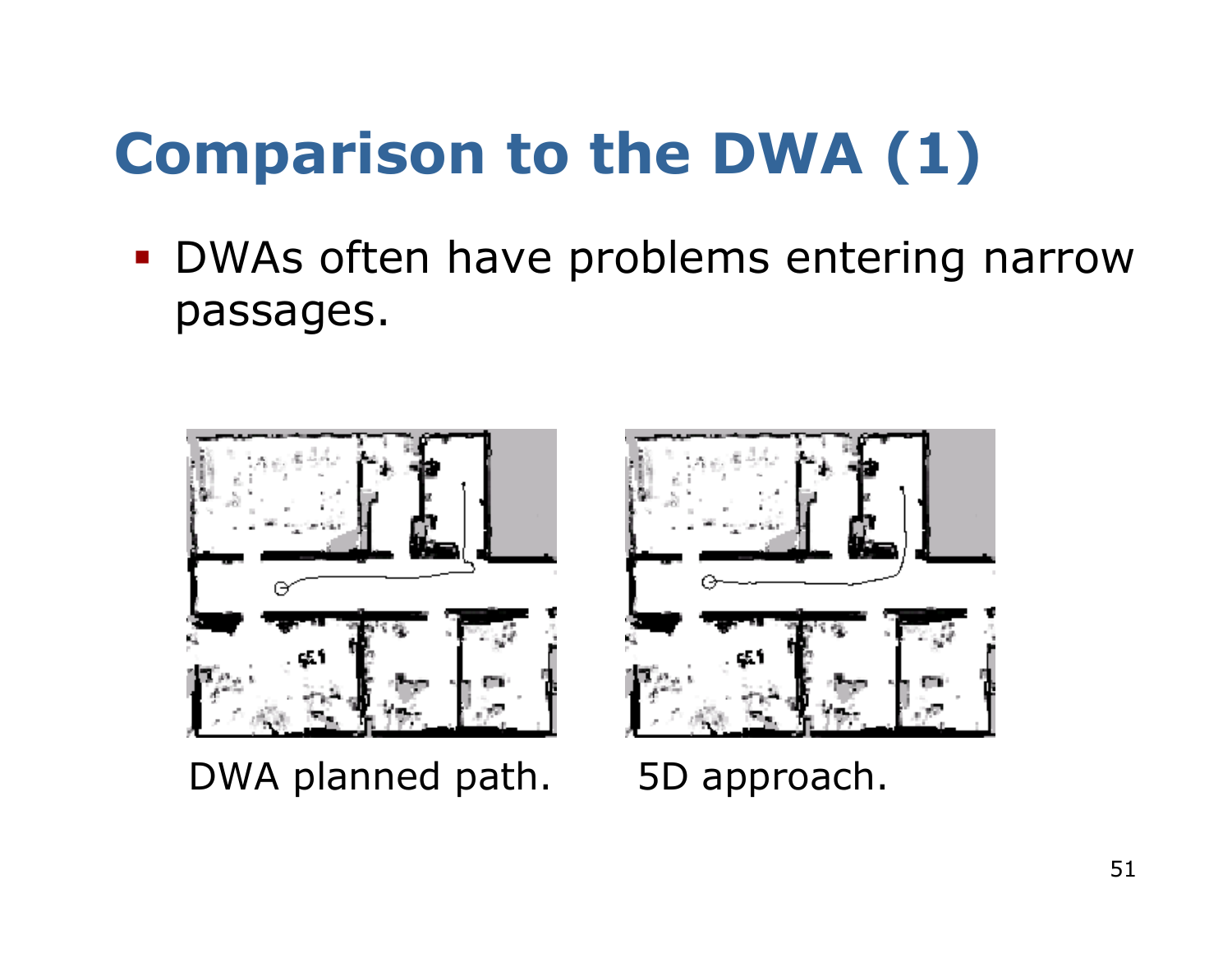# Comparison to the DWA (1)

- DWAs often have problems entering narrow passages.



DWA planned path. 5D approach.

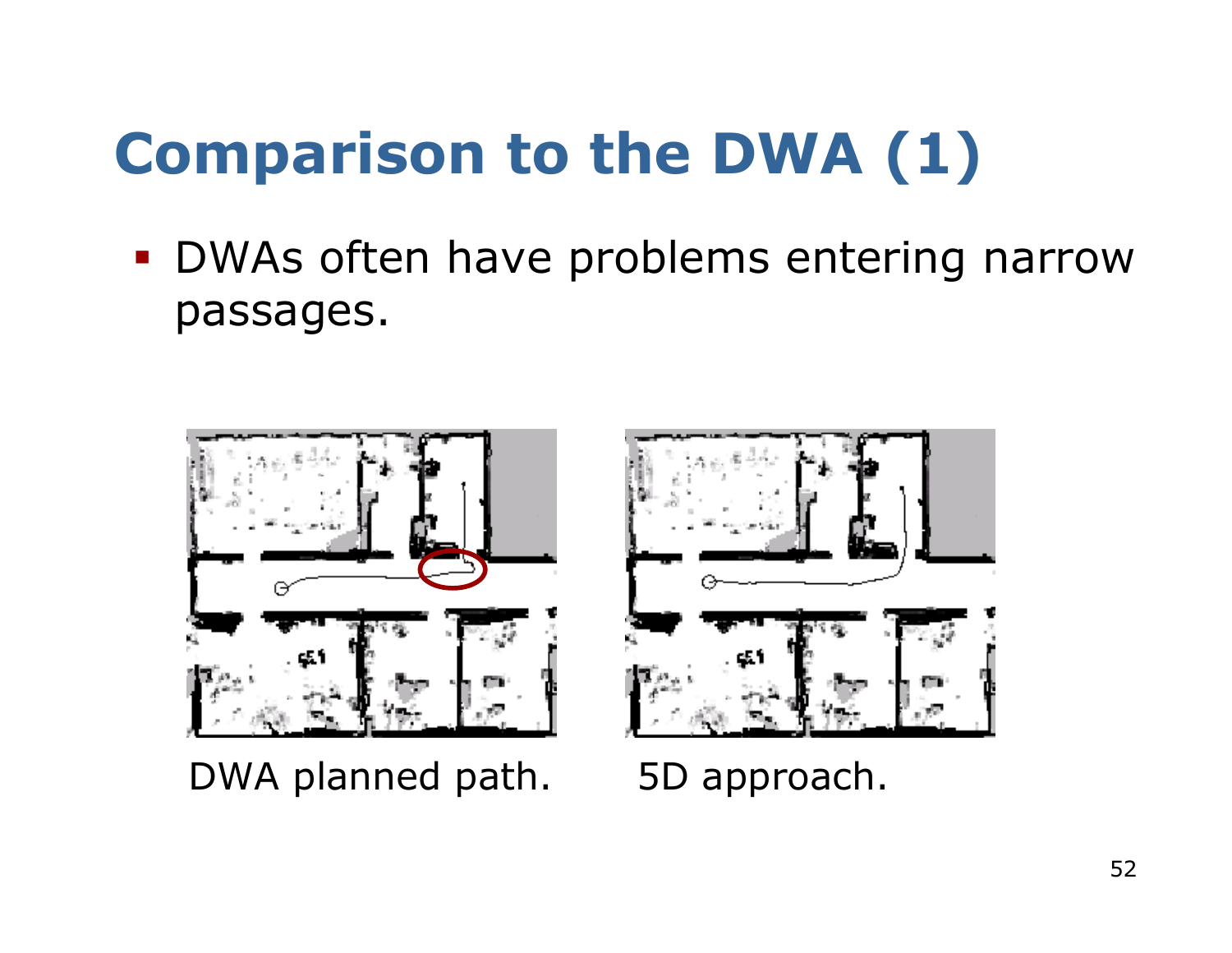#### Comparison to the DWA (2)



The presented approach results in significantly faster motion when driving through narrow passages!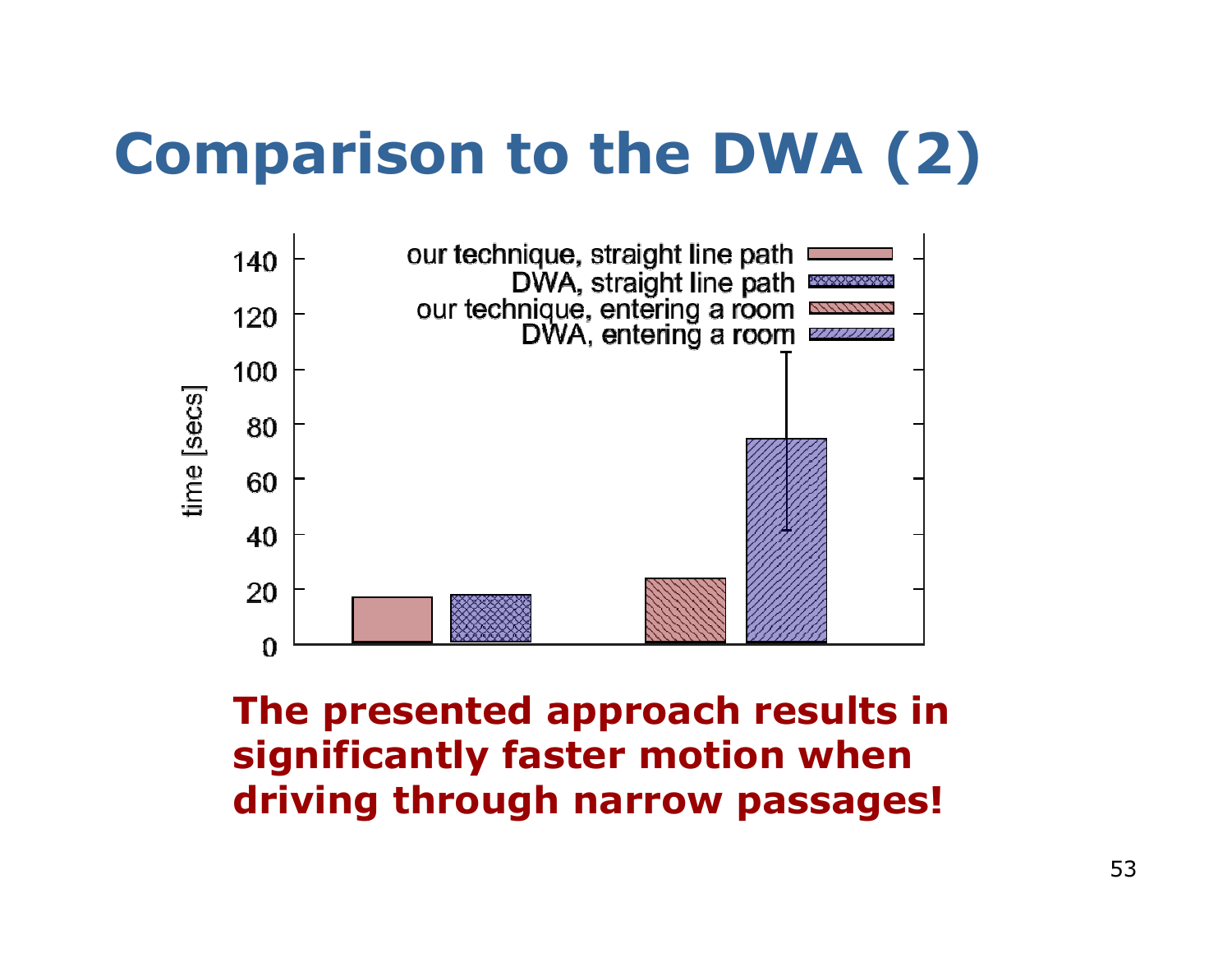#### Comparison to the Optimum



Channel: with length=5m, width=1.1mResulting actions are close to the optimal solution.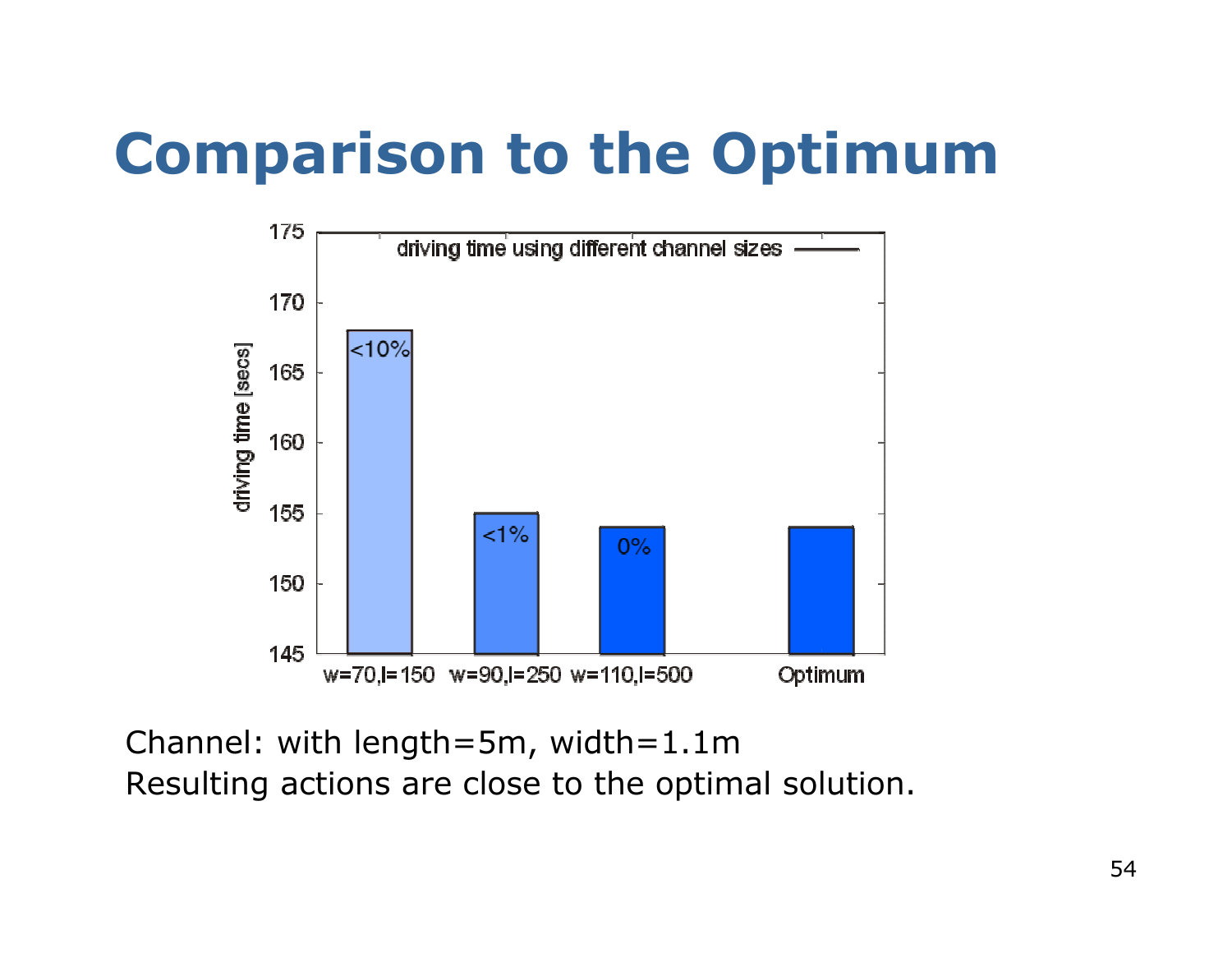#### Summary

- **Robust navigation requires combined path** planning & collision avoidance
- **Approaches need to consider robot's kinematic** constraints and plans in the velocity space.
- **-** Combination of search and reactive techniques show better results than the pure DWA in a variety of situations.
- **Using the 5D-approach the quality of the** trajectory scales with the performance of the underlying hardware.
- **The resulting paths are often close to the** optimal ones.